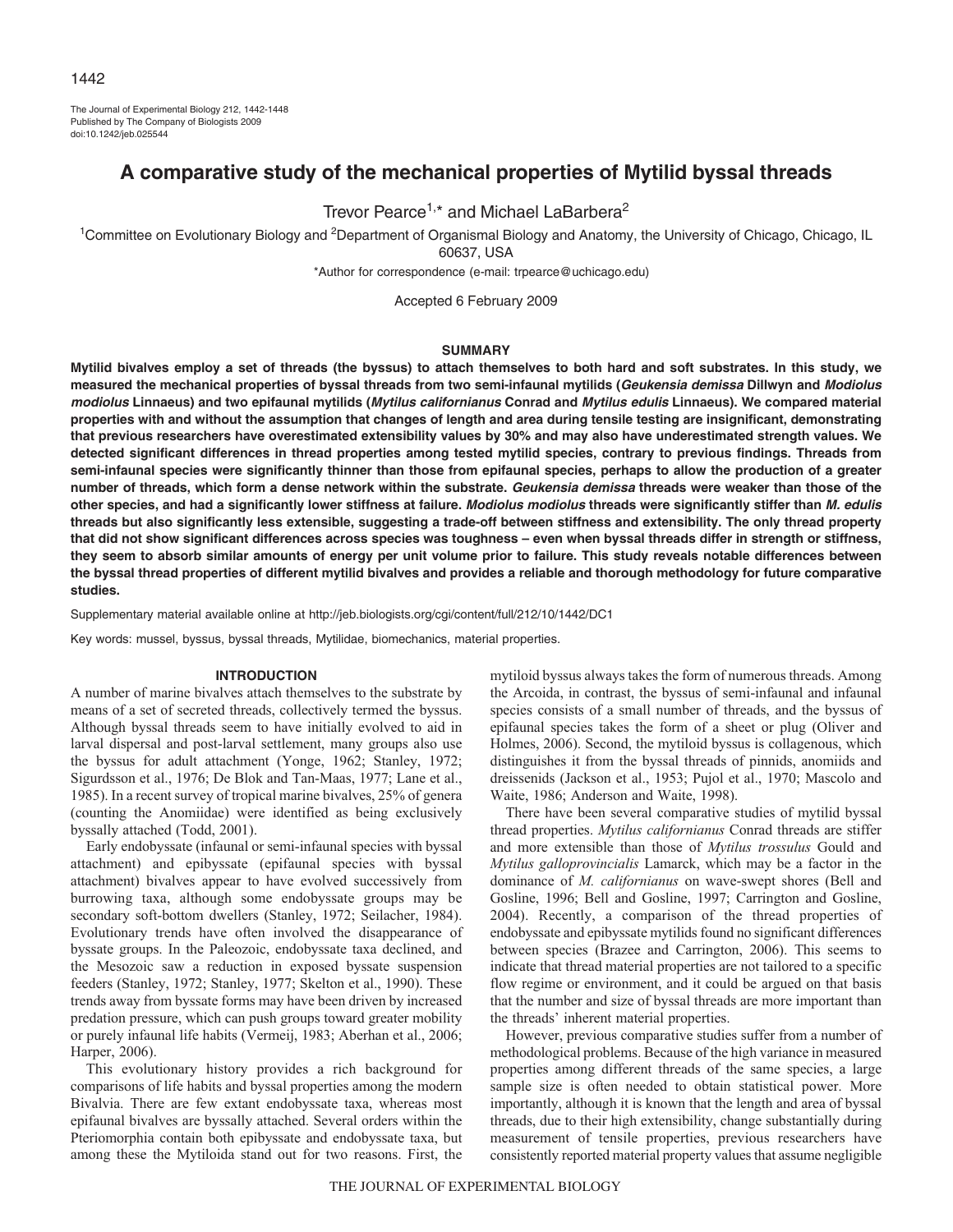changes in length and area (Smeathers and Vincent, 1979; Price, 1981; Bell and Gosline, 1996; Vaccaro and Waite, 2001; Lucas et al., 2002; Carrington and Gosline, 2004; Brazee and Carrington, 2006; Moeser and Carrington, 2006; Harrington and Waite, 2007). This assumption is violated to different degrees, depending on the extensibility of the sample in question. Thus, if thread extensibility varies significantly between species, and/or exceeds 10%, comparisons of material property values that rely on the assumption of negligible changes in area or length during testing can be misleading. Finally, a number of biologically interesting variables, e.g. toughness (energy absorbed before failure), have never been measured.

In this comparative study of four mytilid species, we have sought to avoid these methodological problems to the greatest extent possible. We employ 'logarithmic' strain, which assumes neither constant length nor constant volume. In calculating stress values, we rely on the assumption that thread volume remains constant during the testing procedure. Although there may be inaccuracies in our results (in proportion to any changes in sample volume), the constant volume assumption is more conservative than the constant area assumption. Our revised methodology allows a more powerful test of whether significant differences exist between the properties of the byssal threads of mytilid species with different life habits living in different environments. These new and likely more accurate measurements for mytilid threads provide a clear baseline for future comparisons with the threads of species outside the Mytilidae [see accompanying paper (Pearce and LaBarbera, 2009)].

#### **MATERIALS AND METHODS**

*Mytilus edulis* Linnaeus and *Modiolus modiolus* Linnaeus specimens were ordered from Gulf of Maine Inc. (Perry, ME, USA), and kept in a tank at 5°C, the approximate temperature at the collection site. *Geukensia demissa* Dillwyn specimens were ordered from Gulf Specimen Marine Laboratories Inc. (Panacea, FL, USA), and kept in a tank at room temperature, approximately 18°C. *Mytilus californianus* Conrad specimens were collected at Tatoosh Island in Washington state; this species was housed in the 5°C tank. Tank salinity was maintained at approximately 31–32 p.p.t. by adding either tap water or Instant Ocean® (Aquarium Systems, Inc., Mentor, OH, USA) sea salt mixture as necessary. Animals were fed daily on an artificial phytoplankton substitute (Kent Marine®, PhytoPlex<sup>TM</sup>, Franklin, WI, USA); individuals produced byssal threads and survived without obvious ill effects for over 6 months. *Perna canaliculus* Philipsson byssal threads were collected from live animals at Cape Foulwind and Paia Point, New Zealand. Because the *P. canaliculus* threads dried and had to be re-hydrated (compromising their mechanical properties), we only include data on thread diameter for this species.

We measured the shell length of all *M. edulis*, *M. modiolus*, *G. demissa* and *M. californianus* specimens using digital calipers. Unfortunately, thread size could not be reliably correlated with individual shell length because of animal movement within the tanks. Shell length of the *P. canaliculus* specimens was measured onsite in New Zealand.

The animals were kept on glass plates at the bottom of each tank. To harvest threads, we transferred one of the plates and any attached animals (continuously submerged) to a smaller tray, which could be lifted out of the tank. We then snipped each thread with iris scissors at the proximal end, and separated the distal plaques from the glass plate using a razor blade. To allow collection of threads without dissection, and to ensure comparability with non-mytilid threads (which do not have the two distinct regions in the thread typical of mytilids), we collected only the distal region of each thread for testing. All samples were stored in salt water (31–32p.p.t.) at 5°C until testing.

Thread mechanical properties were measured using a custombuilt tensile tester. The apparatus consisted of a lower grip at the bottom of a Plexiglas tank and an upper grip that could be displaced by turning a crank on a dovetail slider (Velmex, Bloomfield, NY, USA; Model A6027K1M-S6). The upper grip was attached to a 10lb (~45N full scale) force transducer (OmegaDyne®, Sunbury, OH, USA; Model LC703-10). The four strain gauges in the transducer were set up as a full Wheatstone bridge supplied with a constant 5V excitation; the excitation and amplification of the voltage output of the bridge circuit were performed by a bridge amplifier (Vishay® Micro-Measurements, Shelton, CT, USA; Model 2120A). We calibrated the voltage output of the amplifier to determine a voltage-to-force conversion factor. A linear variable differential transformer (Pickering Controls, Plainview, NY, USA; Model 7308-X2-A0) powered by a constant 5V DC from an external power supply converted the displacement of the upper grip into a voltage, which could then be converted back into a displacement value following calibration. The voltage was digitized using a GW Instruments (Somerville, MA, USA) Model 100B analog-to-digital converter.

We limited each testing run to 10–15 byssal thread samples to minimize drying during preparation. Between one and six byssal threads from each individual were tested, with a total sample of about 20–25 threads per species. To ensure proper gripping, we sandwiched each end of each thread between two small squares of 100% rag paper using a drop of cyanoacrylate adhesive (Loctite® 'Gel Control' super glue; Henkel Consumer Adhesives, Inc., Avon, OH, USA) to maximize adhesion. Before testing, we measured the length of each byssal thread sample with digital calipers.

Prior to each test, we secured one end of the thread in the upper grip of the tester and the other end in the lower grip at the base of the tank; the entire thread was immersed in sea water for the duration of the test. The tank was filled with sea water from the 5°C tank (salinity 31–32p.p.t.) during all tests but the tank was maintained at room temperature. Once the thread was secured, we initiated data capture in the application instruNet World Mac (GW Instruments) and displaced the upper grip at approximately  $0.5$  mm s<sup>-1</sup> until thread failure. At the outset of the test, the samples were slack; the beginning of the tensile test was taken to be the point at which there was a non-negligible force on the sample.

Following testing, we inspected the broken ends of each byssal thread under a dissecting microscope to assess the failure mode (e.g. smooth break, fraying, etc.) and checked to ensure that all of the samples came from the smooth-surfaced distal thread region. We took digital photographs (Nikon D100 camera back) of each broken end through the dissecting microscope at approximately  $\times$ 100, and measured thread diameter using ImageJ (NIH). Initially we measured the minimum thread diameter before testing, but discovered that the samples invariably broke at a different (and wider) location, presumably a cryptic weak point in the structure. Thus the diameter at failure was used in all calculations of strain to ensure consistency, although this undoubtedly results in underestimation of the inherent strength of byssal thread material.

The stress (force per unit area) and strain (displacement per unit length) for each test were plotted in Microsoft<sup>®</sup> Excel<sup>®</sup> to produce a stress–strain curve. Because strains were always in excess of 50%, it was clear that byssal thread cross-sectional area and length changed significantly during the test. Thus instead of 'engineering' strain  $(\epsilon_{\text{E}} = \Delta L/L_0$ , where *L* is length and subscript 0 indicates initial) we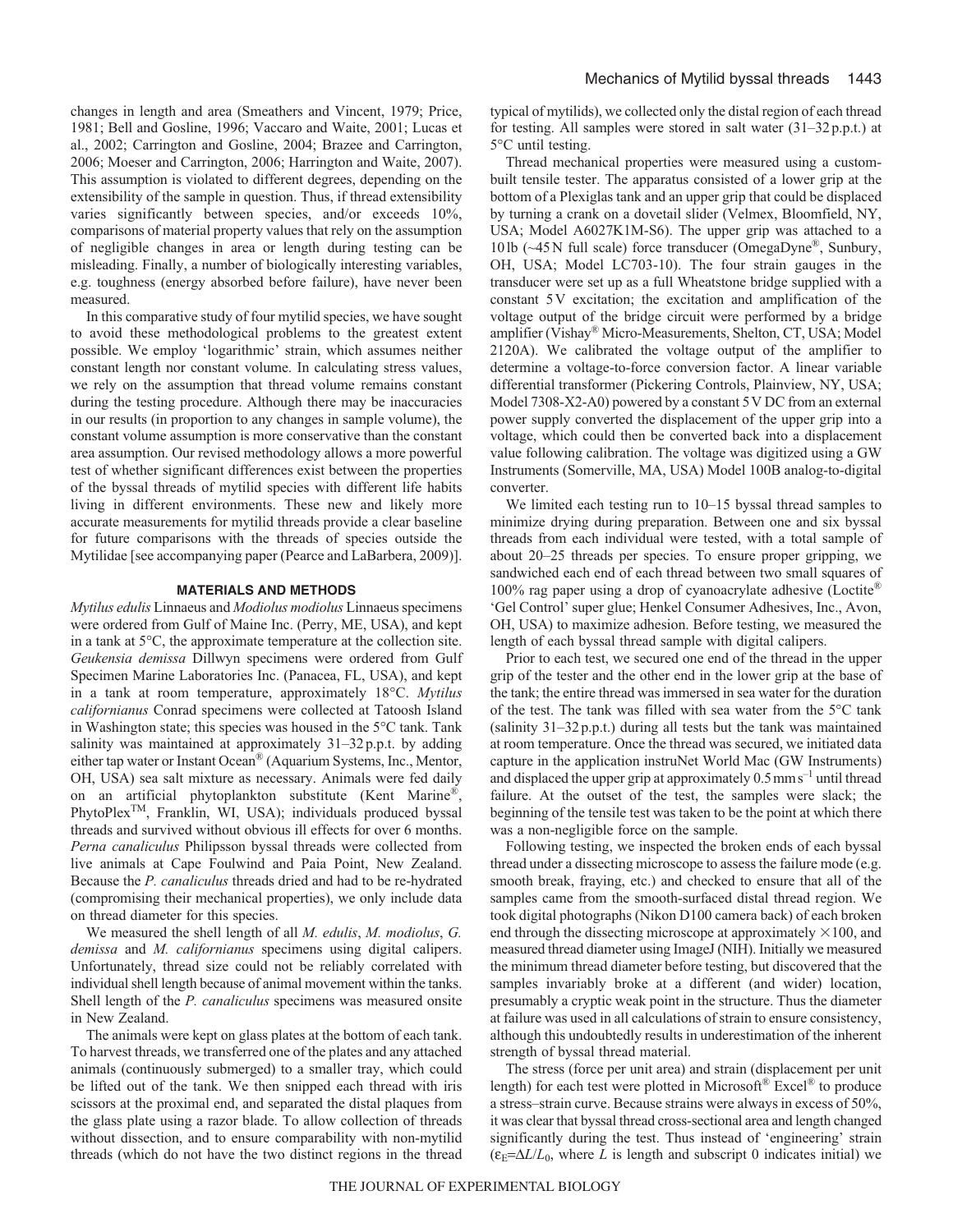# 1444 T. Pearce and M. LaBarbera

Table 1. Diameter, shell length and breaking force

| <b>Species</b>            | Thread diameter (um) | Range in shell length (mm)          | Breaking force (N)                  |  |
|---------------------------|----------------------|-------------------------------------|-------------------------------------|--|
| Geukensia demissa (S)     | $37.6 \pm 2.2$ (32)  | $62.2 - 76.9$ [69.1±1.6] (11)       | $0.074 \pm 0.008$ (19) <sup>A</sup> |  |
| Modiolus modiolus (S)     | $46.3 \pm 2.4$ (28)  | 49.2-72.3 [57.9±2.0] (12)           | $0.218 \pm 0.009$ (20) <sup>A</sup> |  |
| Mytilus californianus (E) | $149.6 \pm 6.6$ (30) | 49.4-91.4 [70.0±6.1] (7)            | $1.636 \pm 0.129$ (21) <sup>B</sup> |  |
| Mytilus edulis (E)        | $132.3 \pm 6.0$ (55) | $58.6 - 88.4$ [72.6 $\pm$ 3.4] (10) | $1.018 \pm 0.074$ (25) <sup>C</sup> |  |
| Perna canaliculus (E)     | $129.7\pm8.2$ (34)   | $50.0 - 70.0$ [62.3±2.7] (7)        |                                     |  |

Values are means ± s.e.m., followed by the sample size (N). The threads of semi-infaunal species, marked 'S', were significantly thinner than those of epifaunal species, marked 'E' (ANOVA, Scheffe test: P<0.0001; Kruskal–Wallis: P<0.0001). Shell length ranges of sampled individuals were strongly overlapping. In the 'Breaking force' column, values marked with the same superscript letter are not significantly different from one another (Scheffe test: P<0.0001). M. californianus threads broke at significantly higher forces than M. edulis threads.

used 'true' or 'logarithmic' strain [ε<sub>T</sub>=ln(*L/L*<sub>0</sub>)], which does not assume constant length or constant volume. Stress is always calculated assuming a certain value for Poisson's ratio (ν), which is defined in this case as the negative of the ratio of tranverse to axial strain. The instantaneous diameter of the thread is given by  $d=d_0exp(-v\epsilon_T)$ . There are two possible approaches. (1) 'Engineering' stress ( $\sigma$ <sub>E</sub>) assumes constant area: v=0, thus  $d=d_0$  and  $\sigma$ <sub>E</sub>=*F/A*<sub>0</sub> (where  $F$  is force and  $A$  is cross-sectional area). (2) 'True' stress ( $\sigma$ T) assumes constant volume:  $v=0.5$ , and  $\sigma$ <sub>T</sub>= $\sigma$ <sub>E</sub>exp( $\varepsilon$ <sub>T</sub>). We conservatively assumed constant volume rather than constant area (see Discussion). A number of different mechanical properties can be determined from the stress–strain curve. In almost all cases, there was a sharp drop in stiffness at a characteristic stress level – the yield stress. The slope of the stress–strain curve represents the stiffness of the material; thread stiffness was determined both for the initial loading of the thread and at thread failure. We also measured extensibility, or strain at failure, and strength, or maximum stress – the latter was equivalent to the failure stress in all but two cases. Finally, by fitting a polynomial to the curve and integrating over the total strain, the area under the stress–strain curve was determined; this area is the energy absorbed per unit volume, or the toughness of the material.

A small percentage of the byssal thread stress–strain curves for each species differed dramatically from the characteristic shape of the curve for that species. In almost all cases, the discrepancy appeared to result from splitting and fraying of the thread prior to failure; we did not include the data from these samples in the analysis.

We analyzed the data using StatView 5.0 (SAS Institute, Cary, NC, USA). First, we conducted an ANOVA on the threads of each individual, followed by an ANOVA of all threads of each species, split by individual. Because no significant differences were detected, we then pooled the individuals within each species and ran an overall ANOVA, split by species. We performed *post*-*hoc* Scheffe tests to determine the specific differences detected by the ANOVA. We also ran a Kruskal–Wallis test (a non-parametric version of a standard ANOVA), as a normal distribution of the data could not be assumed. To compare 'engineering' stress and strain values with 'true' stress and strain values, we ran paired *t*-tests as well as the non-parametric equivalent, paired sign tests.

### **RESULTS**

For all measured variables, ANOVA revealed no significant differences between threads of a given individual or between individuals of a given species; thus all threads for each species were pooled in the overall analysis.

Shell lengths of all species fell into a similar size range, 60–70 mm on average. Despite this, thread diameters for the three epifaunal species, *M. californianus*, *M. edulis* and *P. canaliculus*, were 3–4 times greater than those for the two semi-infaunal species, *M. modiolus* and *G. demissa* – a statistically significant difference (Table 1; *P*<0.0001). *M. californianus* threads failed at forces 60% greater than those required to break *M. edulis* threads (Table1; *P*<0.0001), which appears to conflict with the fact that they do not differ significantly in diameter or inherent material strength (Tables 1) and 3). This conflict disappears, however, when only those threads for which force and strength data were measured are included in the analysis; in this restricted data set, *M. californianus*threads were more than 25% thicker than *M. edulis* threads (ANOVA, Scheffe test: *P*=0.0014), explaining their higher breaking force values.

Using the 'engineering' definition of strain, the failure strain exceeded 75% for all threads. Because this value far exceeds the range (5–10%) where the assumptions underlying the 'engineering' approximation hold, 'true' strain values were also calculated (see Materials and methods). Stress values were calculated using both the 'engineering' and 'true' approaches, assuming constant area and constant volume, respectively. Table2 illustrates the discrepancy between the calculated values of stress and strain using the two definitions of each variable.

Values for byssal thread strength (maximum stress) calculated using the 'true' stress approach were almost twice the values calculated using the 'engineering' definition. True values for thread extensibility (strain at failure), by contrast, were around 30% lower than those calculated using the 'engineering' definition (Table2).

| Species (M)                | Maximum 'engineering' stress<br>(MPa) | Maximum 'true' stress<br>(MPa) | Δ      | 'Engineering' strain<br>at failure | 'True' strain at failure |         |
|----------------------------|---------------------------------------|--------------------------------|--------|------------------------------------|--------------------------|---------|
| Geukensia demissa (19)     | $75.1 \pm 10.4$                       | $140.8 \pm 18.7$               | $+88%$ | $0.897+0.034$                      | $0.637 \pm 0.018$        | –29%    |
| Modiolus modiolus (20)     | $161.3 \pm 19.8$                      | $287.8 \pm 35.6$               | $+78%$ | $0.781 \pm 0.045$                  | $0.571 \pm 0.024$        | $-27\%$ |
| Mytilus californianus (21) | $111.0 \pm 11.7$                      | $215.3 \pm 25.3$               | $+94%$ | $0.901 \pm 0.032$                  | $0.639 + 0.016$          | $-29\%$ |
| Mytilus edulis (25)        | 109.2±8.6                             | $216.9 \pm 18.8$               | $+99%$ | $0.958 + 0.034$                    | $0.669 \pm 0.017$        | $-30\%$ |

Values given are means ± s.e.m. For both stress and strain and for all species, 'true' values were significantly different from 'engineering' values, allowing us to reject the hypothesis that changes in thread area and length during the testing procedure were insignificant (paired t-test: P<0.0001; paired sign test: <sup>P</sup><0.0001). Note that the discrepancy (Δ) between 'engineering' and 'true' values increases as strain at failure increases.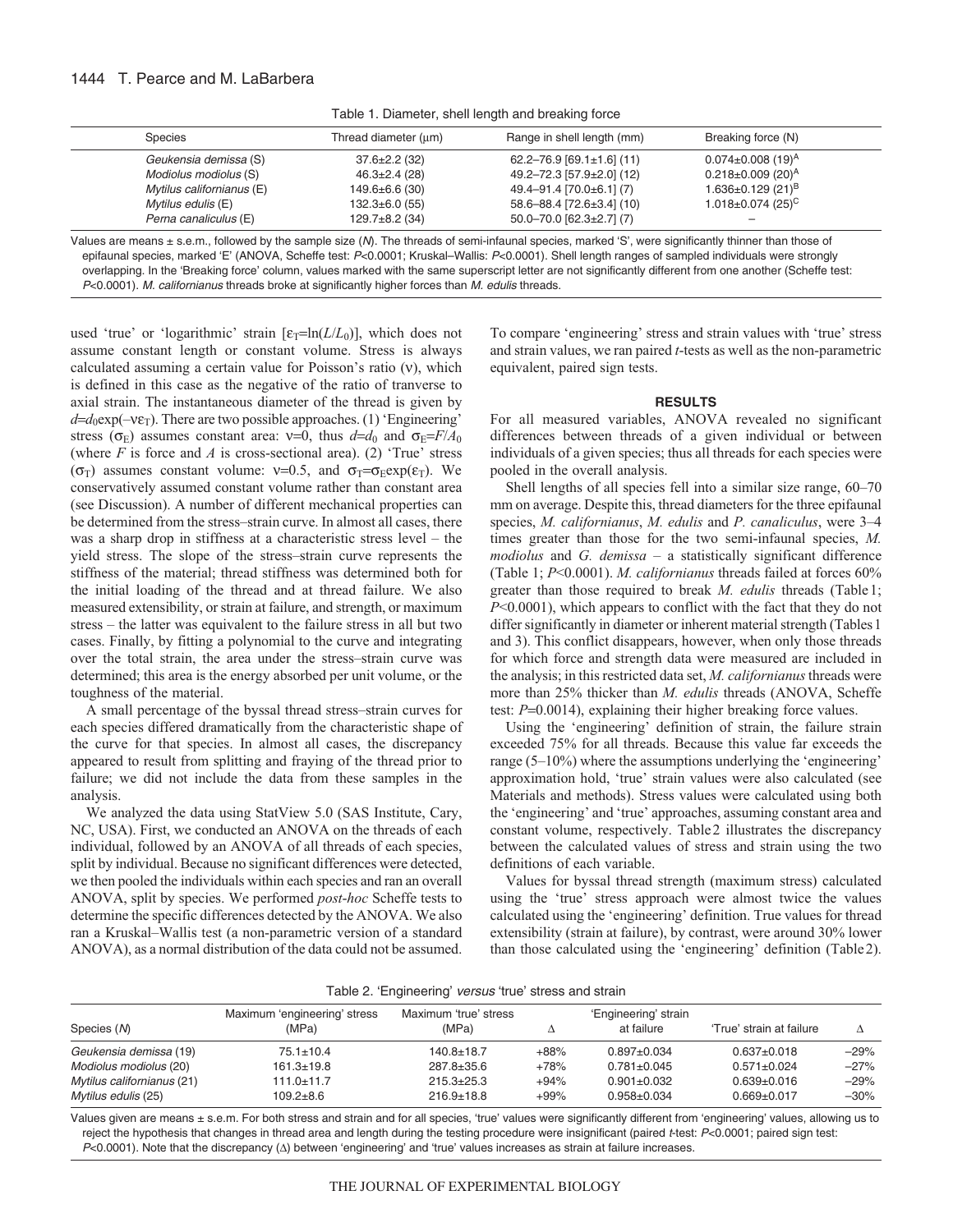These large discrepancies arise from the high strains that byssal threads can undergo before failure – the greater the strain, the greater the discrepancy.

'True' stress and strain were used to construct the stress–strain curves for all of the byssal thread samples. The curve for a representative thread sample from each species is given in Fig.1. As previously reported (Brazee and Carrington, 2006), *M. modiolus* byssal threads exhibit two distinct yield points, one in the same range as the yield points of the threads of the other species in this study, and one at a higher stress and strain.

*Geukensia demissa* byssal threads were less stiff and weaker than those of the other species. The extensibility of *G. demissa* threads did not differ significantly from that of the threads of the other species, but *G. demissa* threads uniformly exhibited the lowest values for all other material properties and each was significantly different from at least a subset of the thread properties of the other species (Fig.1; Table3).

*Modiolus modiolus* byssal threads were significantly stronger than those of *G. demissa*. Although *M. modiolus* threads were significantly stiffer than *M. edulis* threads, they were also significantly less extensible (Table3). The byssal threads of *M. californianus* and *M. edulis* did not differ significantly in any of their material properties, despite *M. californianus* threads breaking on average at higher forces (Table1, Table3). ANOVA revealed significant differences between species for all mechanical properties except toughness, the energy absorbed by the material before failure (Table 3). (For a complete list of property values for all the individual threads tested in this study, see supplementary material TableS1.)

#### **DISCUSSION**

As biomechanics researchers have often pointed out, biologists can easily be led astray by the formulas engineers have developed to understand the behavior of common structural materials like metals. Biological materials have quite different properties, and often violate the assumptions that were used to generate the formulas (Vogel, 2003). Biologists are often more interested in the properties of structures than in the properties of materials. In this study, however, we have focused on the inherent material properties of byssal threads – this is what is meant by the shorthand 'thread properties'. Thus, even though *M. edulis*threads can support greater forces than *M. modiolus* threads, this is only because the former are much thicker; there is no significant difference in inherent strength between the materials that make up the threads of these two species (Table1, Table3).

Byssal threads produced in aquaria may have different properties to byssal threads produced in the wild, given that byssal thread chemistry and mechanical properties can be greatly affected by external conditions (Moeser and Carrington, 2006). Comparisons between the breaking force of laboratory-produced and fieldproduced threads have revealed significant differences, although it is unknown whether these translate into significant differences in inherent material properties (Bell and Gosline, 1996). One advantage of testing laboratory-produced threads, however, is that the different species produce their threads under relatively similar circumstances – the controlled environments of aquaria. The results in this study can thus be used as a baseline of comparison for future studies of field-produced byssal threads.

The results presented in Table2 indicate that previous studies of byssal thread material properties have overestimated the inherent extensibility of thread material by almost 30%. Although there is an even larger discrepancy between the values for 'engineering' and



Fig.1. Byssal thread stress–strain curves. A typical stress-strain curve was chosen for each species. Note that the Modiolus modiolus curve has two distinct yield points. It is also apparent that the final stiffness (final slope of the curve) of Geukensia demissa threads was lower than that of the other species, as was their strength.

'true' stress – the latter are 75–100% greater than the former – the calculation of 'true' strain does not assume constant volume during tensile testing while the calculation of 'true' stress does. Hence, in the comparison between 'engineering' and 'true' stress as measures of the inherent strength of a material, we are faced with two competing assumptions: either (1) the Poisson's ratio is assumed to be zero, i.e. constant area during testing is assumed; or (2) the Poisson's ratio is assumed to be 0.5, i.e. constant volume during testing is assumed (see Materials and methods).

We think 'true' stress is a superior measure of the strength of byssal thread materials because it makes the more conservative assumption. It is known that thread area is reduced during testing, and that this reduction is substantial given that byssal threads can be stretched to almost twice their length prior to failure. However, it is not known whether thread volume remains constant during testing; the Poisson's ratio (ν) of byssal threads has never been measured. If  $v=0.00-0.25$ , 'engineering' stress is more accurate than 'true' stress, whereas if ν=0.25–0.50, 'true' stress is more accurate. For materials with complex architecture, it is possible to have  $v > 0.5$ , but although both 'engineering' stress and 'true' stress become more inaccurate as ν enters this higher range, calculations based on the strains in our study show that 'true' stress is more accurate for ν=0.25–0.90 (supplementary material Fig.S1). Moreover, published data for similar materials suggest that the constant volume assumption may hold for byssal threads: the Poisson's ratio of rubber is 0.5, and spider silk fibers do not change in volume during tensile testing (Vogel, 2003; Guinea et al., 2006). Employing the proper formulas, it is straightforward to convert 'true' stress into 'engineering' stress, and also to breaking force given thread area, and thus it is straightforward to compare new results with those of previous researchers. (We have provided complete values for all of these variables for each individual thread tested in supplementary material TableS1.)

The benefits of using 'true' stress and strain are many. The instantaneous stiffness can be calculated at any point on the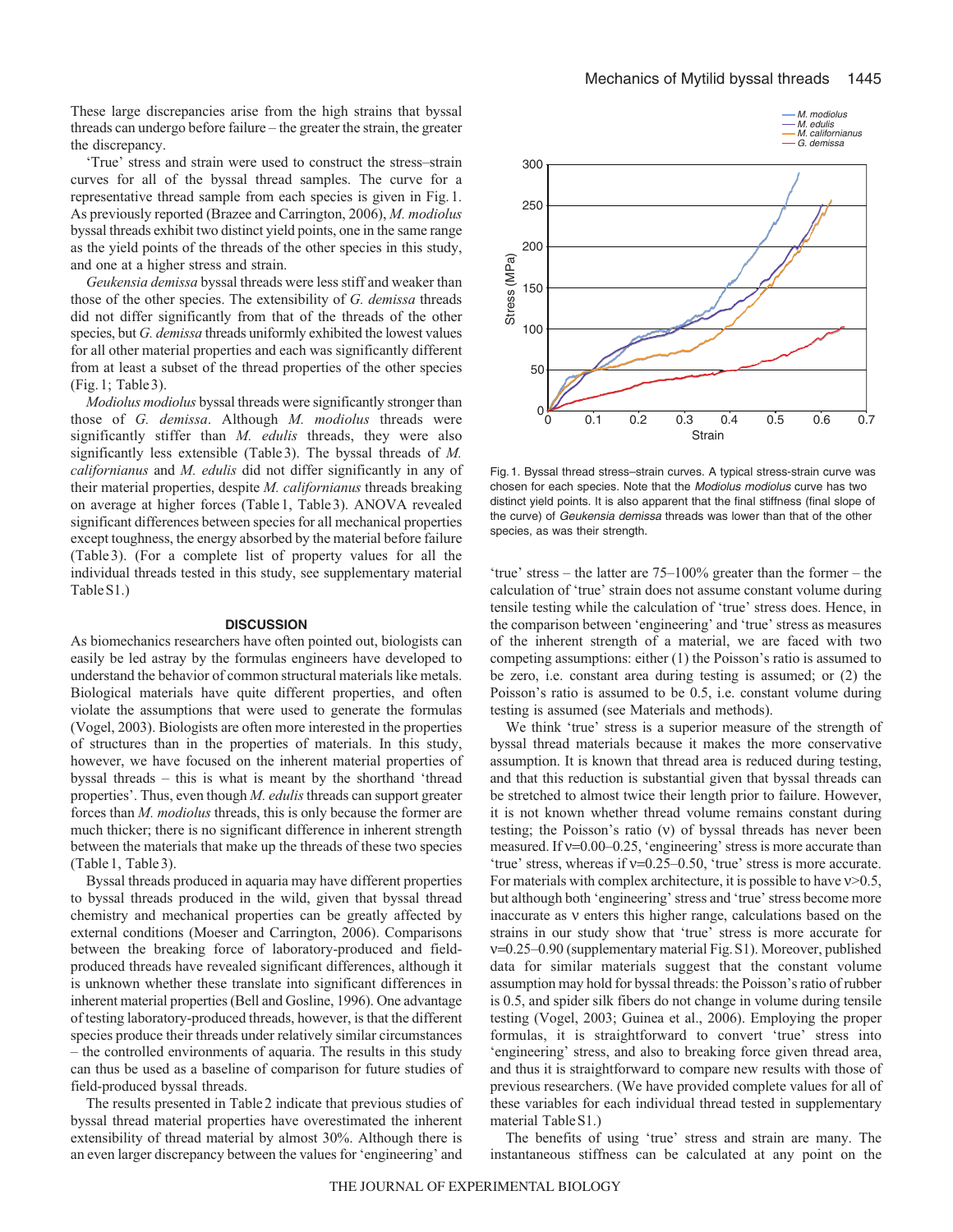# 1446 T. Pearce and M. LaBarbera

Table 3. Byssal thread material properties

| Species (M)                | Yield stress (MPa)          | Strength (MPa)                  | Initial stiffness (MPa)       | Final stiffness (MPa)         | Extensibility                    | Toughness $(J\,m^{-3})$ |
|----------------------------|-----------------------------|---------------------------------|-------------------------------|-------------------------------|----------------------------------|-------------------------|
| Geukensia demissa (19)     | $23.9 + 4.2^A$              | $140.8 + 18.7A$                 | $324.7\pm 60.8$ <sup>A</sup>  | $319.1 \pm 45.2$ <sup>A</sup> | $0.637 \pm 0.018$ <sup>A,B</sup> | $43.3 + 5.6$            |
| Modiolus modiolus (20)     | $35.5 + 5.8$ <sup>A,B</sup> | $287.8 \pm 35.6^B$              | $593.3 + 94.6^B$              | $1039.6 \pm 129.0^B$          | $0.571 \pm 0.024$ <sup>A</sup>   | $67.4 \pm 8.5$          |
| Mytilus californianus (21) | $33.0+2.9^{A,B}$            | $215.3 + 25.3^{A,B}$            | $432.3 + 45.5^{A,B}$          | $810.0 + 93.9^B$              | $0.640 \pm 0.016^{A,B}$          | $51.7 + 5.9$            |
| Mytilus edulis (25)        | $44.4 \pm 6.6^B$            | $216.9 \pm 18.8$ <sup>A,B</sup> | $328.6 \pm 30.8$ <sup>A</sup> | $784.4 + 62.7^B$              | $0.669 \pm 0.017^B$              | $56.9+6.3$              |
| ANOVA, P-value             | 0.0298                      | 0.0023                          | 0.0068                        | < 0.0001                      | 0.0042                           | 0.1060                  |
| Kruskal-Wallis, P-value    | 0.0057                      | 0.0044                          | 0.0079                        | < 0.0001                      | 0.0030                           | 0.1828                  |
| Scheffe test, P-value      | 0.0345                      | 0.0023                          | < 0.0310                      | < 0.0040                      | 0.0050                           | n.a.                    |

Values given are means ± s.e.m. P-values in bold are significant. For each property apart from toughness, the null hypothesis of similar values across species was robustly rejected (ANOVA and Kruskal–Wallis). In each column, values marked with the same superscript letter are not significantly different from one another (Scheffe test). Because the yield point was not obvious in all tests, only 12 M. edulis, 13 M. modiolus and 20 M. californianus data points were used in the analysis for yield stress.

stress–strain curve by taking the first derivative to find the slope at that point, and the inherent toughness of the material, or the energy absorbed by the material prior to failure, can be accurately calculated (Table3). In comparative studies both within and outside the Bivalvia the use of 'true' stress and strain is especially important, since the discrepancy between 'engineering' and 'true' values is dependent on the inherent extensibility of the material in question. For example, the methodology of the current study allows accurate comparison, for the first time, of bivalve byssal thread and the dragline silk of spiders – the former is more extensible, but not as stiff, strong or tough as the latter (Swanson et al., 2006). Of course, if the Poisson's ratio of byssal thread materials were to vary greatly between bivalve species, this would also compromise comparisons; thus, we hope that these ratios will be measured by future workers.

The correlation between life habit and thread diameter found here – that epifaunal species have thicker threads – was not found in another recent comparative study (Brazee and Carrington, 2006). One likely reason for this discrepancy is that the *M. modiolus* and *G. demissa* specimens used in the earlier study were larger, and the *M. edulis* specimens smaller, than those used here; thus the relationship between life habit and thread size for mussels of similar shell lengths could not be observed. Although the threads of semiinfaunal species are thinner than those of epifaunal species, it has been shown that *M. modiolus* produces many more threads than *M. edulis*, especially for substrate particle sizes from 250 to 2000mm (Meadows and Shand, 1989). This relationship between life habit and thread number also seems to hold for *M. californianus* and *G. demissa* (T.P. and M.L., personal observation). Producing a smaller number of larger diameter threads, then, may be beneficial for mussels with epifaunal life habits, or *vice versa* for mussels with semi-infaunal life habits. Thread diameter measurements for epifaunal *Ctenoides mitis* Lamarck and semi-infaunal *Atrina rigida* Lightfoot support the relationship reported here between life habit and byssal thread diameter [see accompanying paper (Pearce and LaBarbera, 2009)]. Because overall attachment strength is a function not just of material properties but also of thread size and thread number, future work should consider measuring the fraction of proteinaceous nitrogen devoted to the byssal apparatus in different bivalves. This would indicate whether certain species achieve a greater attachment strength with a similar investment of resources.

There were no significant differences in material properties between the threads of the two *Mytilus* species examined here, despite recent claims that *M. californianus* threads are 'mechanically superior' to *M. edulis* threads (Carrington and Gosline, 2004; Harrington and Waite, 2007). The evidence for such claims in the literature is slight. Bell and Gosline combined their *M. californianus* data with the *M.* *edulis* data of Smeathers and Vincent, purporting to show that both the distal and proximal regions of *M. californianus* threads are significantly more extensible than those of *M. edulis* threads (Smeathers and Vincent, 1979; Bell and Gosline, 1996). However, both studies used the 'engineering' definitions of stress and strain and each used a different strain rate during tensile testing; moreover, Smeathers and Vincent only provided 10 data points on extensibility for *M. edulis*, which is problematic given the high variance in thread properties within a given species. Citing Bell and Gosline, Harrington and Waite also claim that *M. californianus* threads are 2–3 times stiffer than *M. edulis* threads – this is a mistake, as no stiffness values for *M. edulis*threads were presented in the earlier paper (Bell and Gosline, 1996; Harrington and Waite, 2007). Nonetheless, several differences in the sequences of the proteins making up the distal regions of *M. californianus* and *M. edulis* threads have recently been discovered, and thus more research is needed to determine whether these molecular differences translate into significant differences in thread material properties (Harrington and Waite, 2007). *Mytilus edulis* threads do seem to recover more slowly than *M. californianus* threads following cyclical loading, but the functional importance of this difference is unclear (Carrington and Gosline, 2004). While *M. californianus* may be better adapted to wave-swept shores, and may have a greater overall attachment strength than *M. edulis*, our findings indicate that the latter is likely to be due to differences in the number or size of threads rather than to any inherent mechanical superiority of the material in *M. californianus* threads.

The stress–strain curves presented here are qualitatively similar to those found in earlier studies. It has been suggested that homogeneous threads, i.e. those lacking two distinct regions (proximal and distal), have less complex stress–strain behavior (Brazee and Carrington, 2006). However, there were clear yield points for almost all threads of all species tested here, despite the fact that samples were taken only from the distal region. The extraordinary double-yield behavior of *M. modiolus* threads was consistently produced when testing only the distal portion of threads. Although *G. demissa* threads did not have two clear yield points, new results for *A. rigida* threads suggest that double-yield behavior may be correlated with endobyssate life habits (Pearce and LaBarbera, 2009). It would be interesting to re-examine existing molecular analyses of *M. modiolus* and *A. rigida* threads in light of this unusual yield pattern, which seems to imply an underlying twophase molecular structure (Mascolo and Waite, 1986; Rzepecki et al., 1991).

Early comparative studies demonstrated that there are significant differences in mechanical properties between the threads of different *Mytilus* species (Bell and Gosline, 1996). However, it has been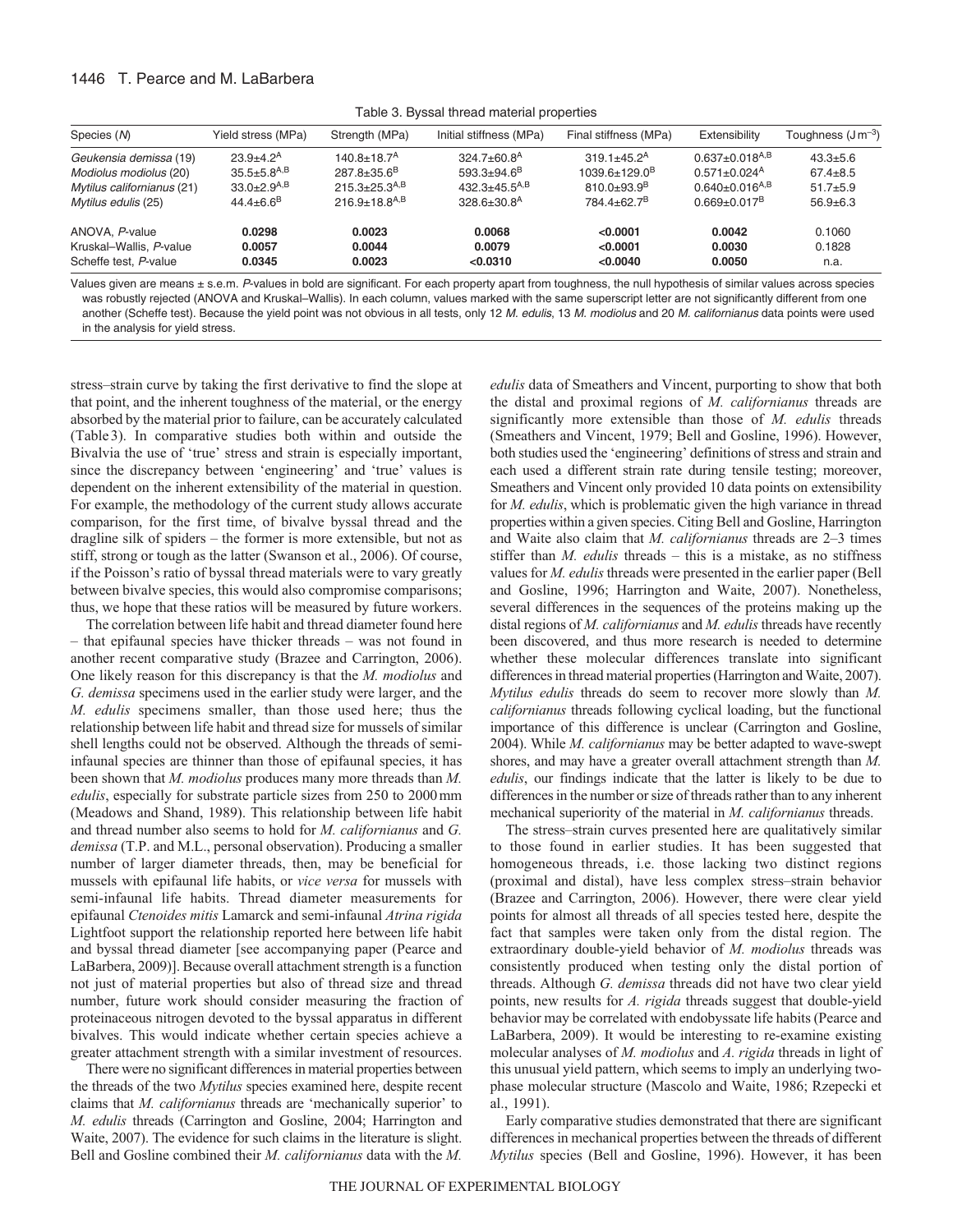suggested more recently that material properties of mytilid threads tend to be similar across a range of life habits and environments (Brazee and Carrington, 2006). The data presented here confirm that there are indeed significant mechanical differences between the threads of different mytilid bivalves. One of the most interesting findings is that, although threads of different species tend to differ in strength, stiffness and extensibility, ANOVA indicates that they absorb similar amounts of energy prior to failure, i.e. they are equally tough. One explanation for this observation may be that species with stronger threads, e.g. *M. modiolus*, tend to have less extensible threads, and toughness is a function of both strength and extensibility. In many engineered materials, there is a trade-off between strength or stiffness and extensibility – think of ceramics, which are extremely stiff and strong, but are minimally extensible before failure. Likewise, although *M. edulis*threads are significantly more extensible than *M. modiolus*threads, the latter are significantly stiffer. However, this trade-off between stiffness and extensibility does not divide semi-infaunal from epifaunal species, as might be expected given the difference in experienced fluid forces. Semiinfaunal *G. demissa* threads have mechanical properties similar to those of epifaunal *Mytilus* threads, apart from a lower final stiffness. Another hypothesis for the similar toughness of all threads might simply be that energy absorption by byssal threads is the most important variable when it comes to attachment or predator resistance, and the different species simply achieve this toughness *via* different combinations of other mechanical properties.

Despite the fact that semi-infaunal and epifaunal species do not group along any of the mechanical variables measured here, the two semi-infaunal species investigated each stand out, albeit for different reasons. *Geukensia demissa* threads have a significantly lower stiffness at failure than the threads of other mytilids; moreover, for all species but *G. demissa*, final stiffness was significantly greater than initial stiffness (paired *t*-test, *P*<0.0004; paired sign test, *P*<0.0001). The low strength and stiffness of threads produced by *G. demissa* may be related to its habitat – it usually lives in low intertidal peat marshes, and attaches to the stems and roots of grasses (Stanley, 1970). The underground network of roots and threads, together with the peat surrounding its shell, may enhance overall attachment strength, eliminating any selection pressure for stronger or stiffer threads. To assess this hypothesis, one could compare the properties of *G. demissa* threads with those of the threads of *Modiolus americanus* Leach, which also frequently attaches to stems and roots in seagrass meadows (Peterson and Heck, 2001). This comparison would be especially interesting, as the *M. modiolus* threads measured here were significantly stronger than those of *G. demissa*.

Most studies of bivalve byssal threads have focused on the effect of abiotic or biotic ecological variables on the size and number of threads produced (Meadows and Shand, 1989; Dolmer and Svane, 1994; Côté, 1995; Clarke and McMahon, 1996; Leonard et al., 1999; Cheung et al., 2006; Moeser et al., 2006). Recently, however, it has been shown that thread material properties vary with the seasons, indicating that more controlled studies investigating the influence of ecological factors on thread biomechanics would produce interesting results (Moeser and Carrington, 2006). Given recent data demonstrating significant variation in thread properties among the Mytilidae, the time is ripe for a systematic comparative study involving ecological, taxonomic and biomechanical variables. A first step in this direction would involve measuring the mechanical properties of byssal threads outside the Mytilidae, to find out whether they suggest any evolutionary patterns (see Pearce and LaBarbera, 2009).

This study has illustrated the fruitfulness of comparative work in byssal thread biomechanics. There are significant differences in strength, stiffness and extensibility between different mytilid species living in different environments. Further research, following the methodology outlined here, has the potential to reveal patterns in the evolutionary history of this biomechanical variation.

We thank J. Timothy Wootton for collecting the Mytilus californianus specimens and Mark Novak for collecting Perna canaliculus byssal threads and measuring the lengths of the animals which produced them.

#### **REFERENCES**

- **Aberhan, M., Kiessling, W. and Fursich, F. T.** (2006). Testing the role of biological interactions in the evolution of mid-Mesozoic marine benthic ecosystems. Paleobiology **32**, 259-277.
- **Anderson, K. E. and Waite, J. H.** (1998). A major protein precursor of zebra mussel (Dreissena polymorpha) byssus: deduced sequence and significance. Biol. Bull. **194**, 150-160.
- **Bell, E. C. and Gosline, J. M.** (1996). Mechanical design of mussel byssus: material yield enhances attachment strength. J. Exp. Biol. **199**, 1005-1017. **Bell, E. C. and Gosline, J. M.** (1997). Strategies for life in flow: tenacity,
- morphometry, and probability of dislodgment of two Mytilus species. Mar. Ecol. Prog. Ser. **159**, 197-208.
- **Brazee, S. L. and Carrington, E.** (2006). Interspecific comparison of the mechanical properties of mussel byssus. Biol. Bull. **211**, 263-274.
- **Carrington, E. and Gosline, J. M.** (2004). Mechanical design of mussel byssus: load cycle and strain rate dependence. Am. Malacol. Bull. **18**, 135-142.
- **Cheung, S. G., Luk, K. C. and Shin, P. K. S.** (2006). Predator-labeling effect on byssus production in marine mussels Perna viridis (L.) and Brachidontes variabilis
- (Krauss). J. Chem. Ecol. **32**, 1501-1512. **Clarke, M. and McMahon, R. F.** (1996). Effects of hypoxia and low-frequency agitation on byssogenesis in the freshwater mussel Dreissena polymorpha (Pallas). Biol. Bull. **191**, 413-420.
- **Côté, I. M.** (1995). Effects of predatory crab effluent on byssus production in mussels. J. Exp. Mar. Biol. Ecol. **188**, 233-241.
- **De Blok, J. W. and Tan-Maas, M.** (1977). Function of byssal threads in young postlarval Mytilus. Nature **267**, 558.
- **Dolmer, P. and Svane, I.** (1994). Attachment and orientation of Mytilus edulis L. in flowing water. Ophelia **40**, 63-74.
- **Guinea, G. V., Pérez-Rigueiro, J., Plaza, G. R. and Elices, M.** (2006). Volume constancy during stretching of spider silk. Biomacromolecules **7**, 2173-2177.
- Harper, E. M. (2006). Dissecting post-Palaeozoic arms races. Palaeogeogr. Palaeoclimatol. Palaeoecol. **232**, 322-343.
- **Harrington, M. J. and Waite, J. H.** (2007). Holdfast heroics: comparing the molecular and mechanical properties of Mytilus californianus byssal threads. J. Exp. Biol. **210**, 4307-4318.
- **Jackson, S. F., Kelly, F. C., North, A. C. T., Randall, J. T., Seeds, W. E., Watson, M., Wilkinson, G. R. and Randall, J. T.** (1953). The byssus threads of Mytilus edulis and Pinna nobilis. In The Nature and Structure of Collagen (ed. J. T. Randall), pp. 106-116. London: Butterworths Scientific.
- **Lane, D. J. W., Beaumont, A. R. and Hunter, J. R.** (1985). Byssus drifting and the drifting threads of the young post-larval mussel Mytilus edulis. Mar. Biol. **84**, 301- 308.
- **Leonard, G. H., Bertness, M. D. and Yund, P. O.** (1999). Crab predation, waterborne cues, and inducible defenses in the blue mussel, Mytilus edulis. Ecology **80**, 1-14.
- **Lucas, J. M., Vaccaro, E. and Waite, J. H.** (2002). A molecular, morphometric and mechanical comparison of the structural elements of byssus from Mytilus edulis and Mytilus galloprovincialis. J. Exp. Biol. **205**, 1807-1817.
- **Mascolo, J. M. and Waite, J. H.** (1986). Protein gradients in byssal threads of some marine bivalve mollusks. J. Exp. Zool. **240**, 1-7.
- **Meadows, P. S. and Shand, P.** (1989). Experimental analysis of byssus thread production by Mytilus edulis and Modiolus modiolus in sediments. Mar. Biol. **101**, 219-226.
- **Moeser, G. M. and Carrington, E.** (2006). Seasonal variation in mussel byssal thread mechanics. J. Exp. Biol. **209**, 1996-2003.
- **Moeser, G. M., Leba, H. and Carrington, E.** (2006). Seasonal influence of wave action on thread production in Mytilus edulis. J. Exp. Biol. **209**, 881-890.
- **Oliver, P. G. and Holmes, A. M.** (2006). The Arcoidea (Mollusca: Bivalvia): a review of the current phenetic-based systematics. Zool. J. Linn. Soc. **148**, 237-251. **Pearce, T. and LaBarbera, M.** (2009). Biomechanics of byssal threads outside the
- Mytilidae: Atrina rigida and Ctenoides mitis. J. Exp. Biol. **212**, 1449-1454. Peterson, B. J. and Heck, K. L. (2001). Positive interactions between suspension-
- feeding bivalves and seagrass: a facultative mutualism. Mar. Ecol. Prog. Ser. **213**, 143-155.
- Price, H. A. (1981). Byssus thread strength in the mussel, Mytilus edulis. J. Zool. 194, 245-255.
- **Pujol, J. P., Rolland, M., Lasry, S. and Vinet, S.** (1970). Comparative study of amino acid composition of byssus in some common bivalve molluscs. Comp. Biochem. Physiol. **34**, 193-201.
- **Rzepecki, L. M., Chin, S. S., Waite, J. H. and Lavin, M. F.** (1991). Molecular diversity of marine glues: polyphenolic proteins from five mussel species. Mol. Mar. Biol. Biotechnol. **1**, 78-88.
- **Seilacher, A.** (1984). Constructional morphology of bivalves: evolutionary pathways in primary versus secondary soft-bottom dwellers. Palaeontology **27**, 207-237.
- **Sigurdsson, J. B., Titman, C. W. and Davies, P. A.** (1976). Dispersal of young postlarval bivalve mollusks by byssus threads. Nature **262**, 386-387.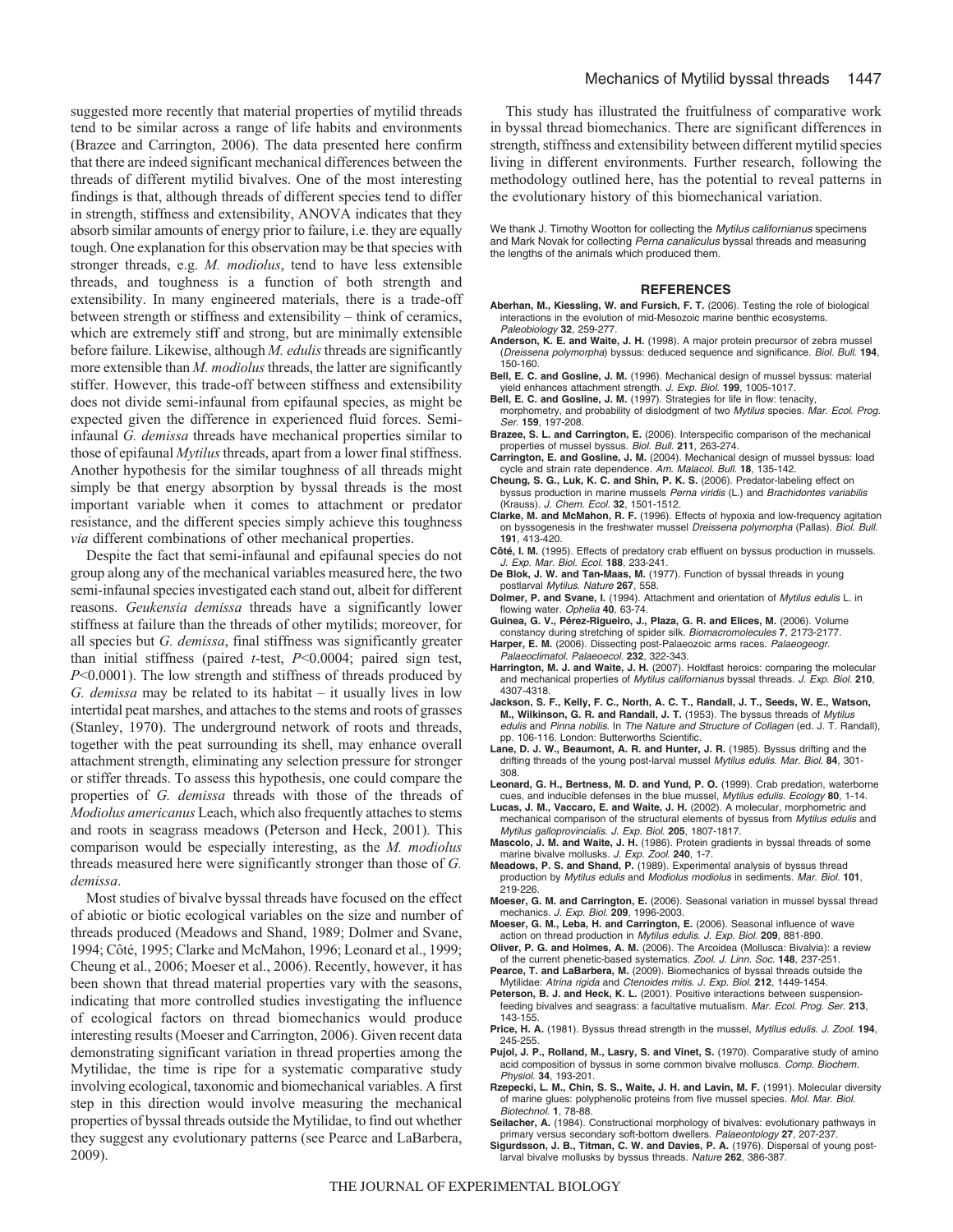# 1448 T. Pearce and M. LaBarbera

- **Skelton, P. W., Crame, J. A., Morris, N. J. and Harper, E. M.** (1990). Adaptive divergence and taxonomic radiation in post-Palaeozoic bivalves. In Major Evolutionary Radiations (ed. P. D. Taylor and G. P. Larwood), pp. 91-117. Oxford: Clarendon Press.
- **Smeathers, J. E. and Vincent, J. F. V.** (1979). Mechanical properties of mussel byssus threads. J. Molluscan Stud. **45**, 219-230.
- Stanley, S. M. (1970). Relation of Shell Form to Life Habits of the Bivalvia (Mollusca). Boulder, CO: Geological Society of America.
- Stanley, S. M. (1972). Functional morphology and evolution of byssally attached
- bivalve mollusks. *J. Paleontol.* 46, 165-212.<br>**Stanley, S. M.** (1977). Trends, rates, and patterns of evolution in the Bivalvia. In<br>*Patterns of Evolution, As Illustrated by the Fossil Record* (ed. A. Hallam), pp. 209-250. Amsterdam: Elsevier.
- **Swanson, B. O., Blackledge, T. A., Summers, A. P. and Hayashi, C. Y.** (2006). Spider dragline silk: correlated and mosaic evolution in high-performance biological materials. Evolution **60**, 2539-2551.
- **Todd, J.** (2001). Neogene marine biota of tropical America: bivalve life habits database. Iowa City, IA: University of Iowa. **Vaccaro, E. and Waite, J. H.** (2001). Yield and post-yield behavior of mussel byssal
- thread: a self-healing biomolecular material. Biomacromolecules **2**, 906-911.
- **Vermeij, G. J.** (1983). Traces and trends of predation, with special reference to bivalved animals. Palaeontology **26**, 455-465.
- **Vogel, S.** (2003). Comparative Biomechanics: Life's Physical World. Princeton, NJ: Princeton University Press. **Yonge, C. M.** (1962). On the primitive significance of the byssus in Bivalvia and its
- effects in evolution. J. Mar. Biolog. Assoc. UK **42**, 112-125.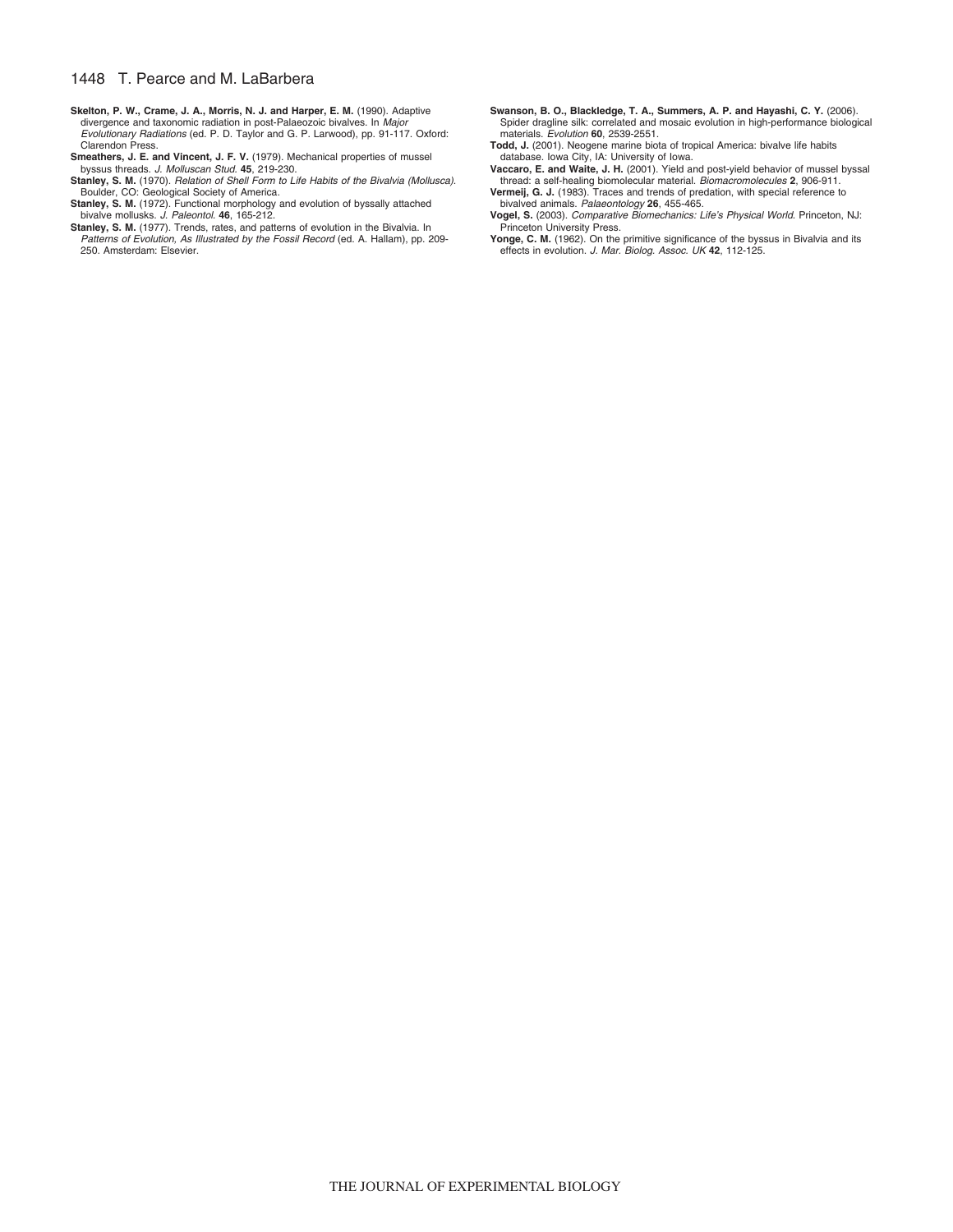| Table S1. Complete database of byssal thread properties |                  |                    |                    |                    |                       |                       |                    |                 |                      |                    |                 |                        |                  |                  |
|---------------------------------------------------------|------------------|--------------------|--------------------|--------------------|-----------------------|-----------------------|--------------------|-----------------|----------------------|--------------------|-----------------|------------------------|------------------|------------------|
|                                                         |                  |                    |                    |                    |                       | Maximum               | Maximum            |                 |                      |                    |                 |                        |                  |                  |
|                                                         | Thread<br>length | Thread<br>diameter | Thread<br>area     | Maximum            | Total<br>displacement | engineering<br>stress | true<br>stress     | Yield<br>stress | Initial<br>stiffness | Final<br>stiffness | Toughness       | Engineering<br>failure | True<br>failure  | Yield            |
| Species                                                 | (mm)             | (mm)               | (mm <sup>2</sup> ) | force (N)          | (mm)                  | (MPa)                 | (MPa)              | (MPa)           | (MPa)                | (MPa)              | $(MJ \, m^3)$   | strain                 | strain           | strain           |
| Mytilus edulis<br>Mytilus edulis                        | 5.95<br>6.37     | 123.27<br>106.44   | 0.01193<br>0.00890 | 1.12923<br>1.36117 | 4.84909<br>6.14978    | 94.619<br>152.973     | 171.731<br>300.657 |                 | 308.57<br>485.75     | 732.51<br>1303.30  | 34.91<br>69.89  | 0.8150<br>0.9654       | 0.5961<br>0.6757 |                  |
| Mytilus edulis                                          | 5.91             | 95.24              | 0.00712            |                    |                       |                       |                    |                 |                      |                    |                 |                        |                  |                  |
| Mytilus edulis                                          | 3.99             | 114.36             | 0.01027            | 1.23440            | 5.22537               | 120.176               | 277.560            |                 | 241.25               | 1242.45            | 78.02           | 1.3096                 | 0.8371           |                  |
| Mytilus edulis<br>$\overline{My}$ tilus edulis          | 2.97<br>4.35     | 119.55<br>76.49    | 0.01123<br>0.00460 | 1.34394<br>0.97601 | 4.11769<br>5.17023    | 119.727<br>212.399    | 285.719<br>464.848 |                 | 405.22<br>861.21     | 911.79<br>1485.28  | 94.26<br>158.31 | 1.3864<br>1.1886       | 0.8698<br>0.7832 |                  |
| Mytilus edulis                                          | 5.00             | 149.01             | 0.01744            | 1.71933            | 4.53773               | 98.591                | 188.067            |                 | 307.07               | 624.54             | 46.53           | 0.9075                 | 0.6458           |                  |
| Mytilus edulis                                          | 4.31             | 146.27             | 0.01680            |                    |                       |                       |                    |                 |                      |                    |                 |                        |                  |                  |
| Mytilus edulis<br>Mytilus edulis                        | 5.74<br>13.00    | 101.85<br>221.85   | 0.00815<br>0.03866 | 1.26691            | 5.27240               | 155.501               | 298.334            |                 | 231.10               | 948.29             | 71.41           | 0.9185                 | 0.6516           |                  |
| Mytilus edulis                                          | 4.59             | 168.81             | 0.02238            |                    |                       |                       |                    |                 |                      |                    |                 |                        |                  |                  |
| Mytilus edulis                                          | 7.54             | 109.90             | 0.00949            | 1.26169            | 7.12932               | 133.005               | 258.765            |                 | 453.78               | 1201.72            | 56.76           | 0.9455                 | 0.6655           |                  |
| Mytilus edulis<br>Mytilus edulis                        | 5.51<br>3.29     | 129.46<br>137.87   | 0.01316<br>0.01493 | 0.97097<br>1.26458 | 4.69504<br>2.72134    | 73.764<br>84.706      | 136.618<br>154.771 |                 | 286.78<br>319.45     | 641.68<br>600.46   | 28.82<br>35.51  | 0.8521<br>0.8272       | 0.6163<br>0.6028 |                  |
| Mytilus edulis                                          | 2.43             | 170.30             | 0.02278            |                    |                       |                       |                    |                 |                      |                    |                 |                        |                  |                  |
| Mytilus edulis                                          | 1.99<br>2.93     | 162.38<br>126.73   | 0.02071<br>0.01261 | 1.41659<br>0.78030 | 1.30066<br>1.96721    | 68.405<br>61.860      | 113.115<br>103.394 |                 | 231.46<br>271.02     | 577.57<br>483.36   | 23.21<br>21.18  | 0.6536<br>0.6714       | 0.5030<br>0.5137 |                  |
| Mytilus edulis<br>Mytilus edulis                        | 2.43             | 122.77             | 0.01184            | 1.36462            | 1.94775               | 115.275               | 207.673            |                 | 341.66               | 834.55             | 45.67           | 0.8015                 | 0.5886           |                  |
| Mytilus edulis                                          | 7.05             | 132.02             | 0.01369            | 1.18339            | 6.81169               | 86.449                | 169.976            | 28.29           | 252.15               | 744.32             | 40.85           | 0.9662                 | 0.6761           | 0.1161           |
| Mytilus edulis<br>Mytilus edulis                        | 4.89<br>5.08     | 86.15<br>167.34    | 0.00583<br>0.02199 | 0.95015<br>1.01060 | 4.55899<br>4.66764    | 163.001<br>45.950     | 314.968<br>88.171  | 68.65<br>20.92  | 560.19<br>150.94     | 1058.42<br>336.84  | 87.26<br>24.09  | 0.9323<br>0.9188       | 0.6587<br>0.6517 | 0.1231<br>0.1409 |
| Mytilus edulis                                          | 3.44             | 106.93             | 0.00898            | 1.07627            | 4.07404               | 119.848               | 261.787            | 57.90           | 328.83               | 770.03             | 82.72           | 1.1843                 | 0.7813           | 0.1771           |
| Mytilus edulis                                          | 3.88             | 141.04             | 0.01562            | 1.26328            | 3.87312               | 80.859                | 161.574            | 30.26           | 204.81               | 597.35             | 41.80           | 0.9982                 | 0.6923           | 0.1503           |
| Mytilus edulis<br>Mytilus edulis                        | 4.30<br>4.02     | 153.62<br>136.14   | 0.01853<br>0.01456 |                    |                       |                       |                    |                 |                      |                    |                 |                        |                  |                  |
| Mytilus edulis                                          | 3.31             | 136.61             | 0.01466            |                    |                       |                       |                    |                 |                      |                    |                 |                        |                  |                  |
| Mytilus edulis                                          | 3.07             | 153.42             | 0.01849            |                    |                       |                       |                    |                 |                      |                    |                 |                        |                  |                  |
| Mytilus edulis<br>Mytilus edulis                        | 2.86<br>3.16     | 78.13<br>127.28    | 0.00479<br>0.01272 | 0.90012            | 2.78469               | 187.748               | 370.552            | 53.56           | 405.31               | 1111.43            | 96.81           | 0.9737                 | 0.6799           | 0.1266           |
| Mytilus edulis                                          | 5.70             | 62.66              | 0.00308            | 0.36525            | 5.65701               | 118.446               | 235.998            | 44.22           | 394.88               | 897.39             | 61.20           | 0.9925                 | 0.6894           | 0.1210           |
| Mytilus edulis                                          | 3.95             | 60.40              | 0.00287            | 0.28216            | 3.87623               | 98.476                | 195.112            | 40.41           | 373.49               | 482.10             | 55.18           | 0.9813                 | 0.6838           | 0.1267           |
| Mytilus edulis<br>Mytilus edulis                        | 3.86<br>3.58     | 73.76<br>67.69     | 0.00427<br>0.00360 | 0.47135            | 3.52749               | 130.979               | 260.036            | 92.24           | 291.18               | 697.31             | 69.08           | 0.9853                 | 0.6858           | 0.3076           |
| Mytilus edulis                                          | 3.51             | 69.64              | 0.00381            | 0.39888            | 3.47887               | 104.721               | 208.513            | 60.37           | 154.41               | 614.77             | 52.44           | 0.9911                 | 0.6887           | 0.3037           |
| $\overline{My}$ tilus edulis                            | 5.03             | 168.82             | 0.02238            | 0.84694            | 4.61254               | 37.837                | 72.534             | 14.91           | 106.47               | 244.04             | 18.52           | 0.9170                 | 0.6508           | 0.1439           |
| Mytilus edulis<br>Mytilus edulis                        | 4.74<br>5.42     | 109.41<br>109.07   | 0.00940<br>0.00934 | 0.61135            | 4.73575               | 65.432                | 122.604            | 21.55           | 246.86               | 469.40             | 28.85           | 0.8738                 | 0.6279           | 0.1098           |
| Mytilus edulis                                          | 15.68            | 176.24             | 0.02439            |                    |                       |                       |                    |                 |                      |                    |                 |                        |                  |                  |
| Mytilus edulis<br>Mytilus edulis                        | 10.48<br>12.74   | 118.30<br>201.91   | 0.01099<br>0.03202 |                    |                       |                       |                    |                 |                      |                    |                 |                        |                  |                  |
| Mytilus edulis                                          | 12.32            | 211.72             | 0.03521            |                    |                       |                       |                    |                 |                      |                    |                 |                        |                  |                  |
| Mytilus edulis                                          | 11.36            | 223.29             | 0.03916            |                    |                       |                       |                    |                 |                      |                    |                 |                        |                  |                  |
| Mytilus edulis<br>Mytilus edulis                        | 9.84<br>11.64    | 202.97<br>216.39   | 0.03236<br>0.03678 |                    |                       |                       |                    |                 |                      |                    |                 |                        |                  |                  |
| Mytilus edulis                                          | 9.68             | 132.92             | 0.01388            |                    |                       |                       |                    |                 |                      |                    |                 |                        |                  |                  |
| Mytilus edulis                                          | 9.65             | 114.94             | 0.01038            |                    |                       |                       |                    |                 |                      |                    |                 |                        |                  |                  |
| Mytilus edulis<br>Mytilus edulis                        | 8.90<br>7.58     | 129.22<br>138.62   | 0.01311<br>0.01509 |                    |                       |                       |                    |                 |                      |                    |                 |                        |                  |                  |
| Mytilus edulis                                          | 10.09            | 139.18             | 0.01521            |                    |                       |                       |                    |                 |                      |                    |                 |                        |                  |                  |
| Mytilus edulis                                          | 9.83             | 127.73             | 0.01281            |                    |                       |                       |                    |                 |                      |                    |                 |                        |                  |                  |
| Mytilus edulis<br>Mytilus edulis                        | 7.58<br>9.84     | 169.90<br>224.77   | 0.02267<br>0.03968 |                    |                       |                       |                    |                 |                      |                    |                 |                        |                  |                  |
| Mytilus edulis                                          | 8.74             | 57.15              | 0.00257            |                    |                       |                       |                    |                 |                      |                    |                 |                        |                  |                  |
| Mytilus edulis                                          | 8.15             | 73.44              | 0.00424            |                    |                       |                       |                    |                 |                      |                    |                 |                        |                  |                  |
| Mytilus edulis<br>Mytilus californianus                 | 9.38<br>11.03    | 95.85<br>162.87    | 0.00722<br>0.02083 | 1.51435            | 8.53079               | 72.687                | 128.904            | 38.67           | 512.59               | 672.20             | 31.96           | 0.7734                 | 0.5729           | 0.0948           |
| Mytilus californianus                                   | 12.89            | 172.03             | 0.02324            | 2.32569            | 14.24610              | 100.059               | 210.644            | 30.47           | 427.59               | 800.96             | 50.47           | 1.1052                 | 0.7444           | 0.0962           |
| Mytilus californianus                                   | 8.03             | 165.84             | 0.02160            |                    |                       |                       |                    |                 |                      |                    |                 |                        |                  |                  |
| Mytilus californianus<br>Mytilus californianus          | 8.53<br>17.20    | 159.02<br>142.77   | 0.01986<br>0.01601 | 1.42642<br>1.67643 | 6.76300<br>21.03828   | 71.821<br>104.718     | 128.765<br>232.805 | 30.04<br>24.91  | 486.45<br>378.30     | 592.14<br>1086.22  | 29.12<br>52.82  | 0.7928<br>1.2232       | 0.5838<br>0.7989 | 0.0913<br>0.0970 |
| Mytilus californianus                                   | 7.94             | 85.89              | 0.00579            | 1.51519            | 9.32712               | 261.512               | 568.710            | 37.63           | 408.12               | 2135.38            | 129.46          | 1.1747                 | 0.7769           | 0.0980           |
| Mytilus californianus<br>Mytilus californianus          | 12.15<br>9.57    | 155.83<br>87.46    | 0.01907<br>0.00601 |                    |                       |                       |                    |                 |                      |                    |                 |                        |                  |                  |
| Mytilus californianus                                   | 8.17             | 115.63             | 0.01050            | 1.16941            | 8.50809               | 111.362               | 227.333            |                 | 118.41               | 929.87             | 46.60           | 1.0414                 | 0.7136           |                  |
| Mytilus californianus                                   | 14.62            | 130.25             | 0.01332            | 1.36402            | 11.21990              | 102.371               | 180.933            | 30.73           | 540.69               | 663.40             | 41.76           | 0.7674                 | 0.5695           | 0.0752           |
| Mytilus californianus<br>Mytilus californianus          | 15.00<br>12.11   | 131.93<br>151.53   | 0.01367<br>0.01803 | 1.88715<br>1.37417 | 12.97468<br>8.74170   | 138.048<br>76.200     | 257.457<br>131.205 | 29.12<br>31.80  | 810.09<br>410.73     | 883.07<br>409.54   | 63.00<br>31.69  | 0.8650<br>0.7219       | 0.6232<br>0.5434 | 0.0372<br>0.0938 |
| Mytilus californianus                                   | 12.19            | 128.05             | 0.01288            | 2.07095            | 11.31396              | 160.813               | 310.069            | 54.00           | 814.48               | 1185.47            | 74.78           | 0.9281                 | 0.6566           | 0.0861           |
| Mytilus californianus                                   | 9.96             | 135.99             | 0.01452            | 1.42830            | 7.60157               | 98.336                | 173.388            | 46.54           | 581.01               | 834.48             | 43.73           | 0.7632                 | 0.5671           | 0.0908           |
| Mytilus californianus<br>Mytilus californianus          | 13.85<br>14.84   | 131.37<br>244.57   | 0.01355<br>0.04698 |                    |                       |                       |                    |                 |                      |                    |                 |                        |                  |                  |
| Mytilus californianus                                   | 10.36            | 157.92             | 0.01959            |                    |                       |                       |                    |                 |                      |                    |                 |                        |                  |                  |
| Mytilus californianus                                   | 10.06            | 122.80             | 0.01184            | 1.26453            | 9.17638               | 106.769               | 204.159            | 37.17           | 497.27               | 636.54             | 50.88           | 0.9122                 | 0.6482           | 0.0901           |
| Mytilus californianus<br>Mytilus californianus          | 17.40<br>11.98   | 215.35<br>170.06   | 0.03642<br>0.02271 | 1.84328            | 11.15336              | 81.152                | 156.704            | 22.16           | 158.11               | 612.99             | 37.99           | 0.9310                 | 0.6580           | 0.1412           |
| Mytilus californianus                                   | 9.46             | 122.59             | 0.01180            | 1.24228            | 8.21469               | 105.249               | 196.644            | 24.66           | 381.29               | 818.15             | 49.43           | 0.8684                 | 0.6251           | 0.0707           |
| Mytilus californianus                                   | 10.44            | 171.26             | 0.02304            |                    |                       |                       |                    |                 |                      |                    |                 |                        |                  |                  |
| Mytilus californianus<br>Mytilus californianus          | 9.87<br>15.90    | 144.72<br>147.03   | 0.01645<br>0.01698 | 2.16596            | 9.67913               | 131.675               | 260.803            | 30.80           | 351.75               | 1010.34            | 61.90           | 0.9807                 | 0.6834           | 0.1007           |
| Mytilus californianus                                   | 10.99            | 183.83             | 0.02654            | 0.50302            | 8.10432               | 18.952                | 32.928             | 5.21            | 69.18                | 138.85             | 7.94            | 0.7374                 | 0.5524           | 0.0737           |
| Mytilus californianus                                   | 9.40             | 226.49             | 0.04029            | 2.46425            | 7.79949               | 61.164                | 111.914            | 24.50           | 244.54               | 303.00             | 29.46           | 0.8297                 | 0.6042           | 0.1071           |
| Mytilus californianus<br>Mytilus californianus          | 13.35<br>9.95    | 100.26<br>132.38   | 0.00789<br>0.01376 | 1.48839<br>0.56842 | 13.39975<br>7.92276   | 188.526<br>41.298     | 377.755<br>74.182  | 43.05<br>13.15  | 548.48<br>116.60     | 1361.02<br>242.94  | 92.08<br>18.47  | 1.0037<br>0.7963       | 0.6950<br>0.5857 | 0.0929<br>0.1017 |
| Mytilus californianus                                   | 9.16             | 150.64             | 0.01782            | 3.01471            | 8.49207               | 169.151               | 325.968            | 50.75           | 589.82               | 927.76             | 84.34           | 0.9271                 | 0.6560           | 0.0887           |
| Mytilus californianus<br>Modiolus modiolus              | 9.48<br>4.95     | 141.58<br>57.67    | 0.01574<br>0.00261 | 2.04114<br>0.26603 | 7.30638<br>3.43978    | 129.652<br>101.845    | 229.576<br>172.618 | 54.76           | 632.99<br>328.14     | 765.60<br>1024.56  | 57.49<br>40.05  | 0.7707<br>0.6949       | 0.5276           | 0.5714 0.1037    |
| Modiolus modiolus                                       | 4.91             | 60.40              | 0.00287            | 0.23352            | 2.55916               | 81.501                | 123.980            | 24.75           | 516.51               | 522.77             | 24.90           | 0.5212                 | 0.4195           | 0.0502           |
| Modiolus modiolus                                       | 2.79             | 40.84              | 0.00131            | 0.25411            | 1.99964               | 193.979               | 333.008            | 37.47           | 704.09               | 1105.60            | 76.00           | 0.7167                 | 0.5404           | 0.0504           |
| Modiolus modiolus<br>Modiolus modiolus                  | 2.25<br>3.55     | 37.87<br>43.56     | 0.00113<br>0.00149 | 0.26854            | 2.59646               | 180.199               | 311.995            |                 | 487.54               | 788.23             | 75.78           | 0.7314                 | 0.5489           |                  |
| Modiolus modiolus                                       | 3.97             | 74.84              | 0.00440            | 0.24507            | 1.99316               | 55.710                | 83.680             | 19.47           | 284.21               | 501.23             | 16.61           | 0.5021                 | 0.4068           | 0.0694           |
| Modiolus modiolus                                       | 5.54             | 29.21              | 0.00067            | 0.17083            | 3.22888               | 254.923               | 403.500            | 42.79           | 839.74               | 1302.52            | 78.35           | 0.5828                 | 0.4592           | 0.0494           |
| Modiolus modiolus<br>Modiolus modiolus                  | 2.94<br>3.49     | 42.57<br>56.97     | 0.00142<br>0.00255 | 0.20362<br>0.23911 | 2.28503<br>4.09165    | 143.059<br>93.801     | 254.248<br>203.772 |                 | 363.64<br>152.09     | 734.45<br>643.98   | 61.69<br>58.98  | 0.7772<br>1.1724       | 0.5751<br>0.7758 |                  |
| Modiolus modiolus                                       | 3.93             | 32.11              | 0.00081            | 0.23817            | 2.93210               | 294.119               | 513.556            |                 | 671.22               | 1708.86            | 116.67          | 0.7461                 | 0.5574           |                  |
| Modiolus modiolus                                       | 3.51             | 41.67              | 0.00136            | 0.16366            | 2.06123               | 120.005               | 190.477            |                 | 268.08               | 703.23             | 35.96           | 0.5872                 | 0.4620           |                  |
| Modiolus modiolus<br>Modiolus modiolus                  | 3.33<br>5.39     | 34.65<br>51.30     | 0.00094<br>0.00207 | 0.24097            | 4.61547               | 116.583               | 216.413            |                 | 250.53               | 951.43             | 50.55           | 0.8563                 | 0.6186           |                  |
| Modiolus modiolus                                       | 4.59             | 61.73              | 0.00299            |                    |                       |                       |                    |                 |                      |                    |                 |                        |                  |                  |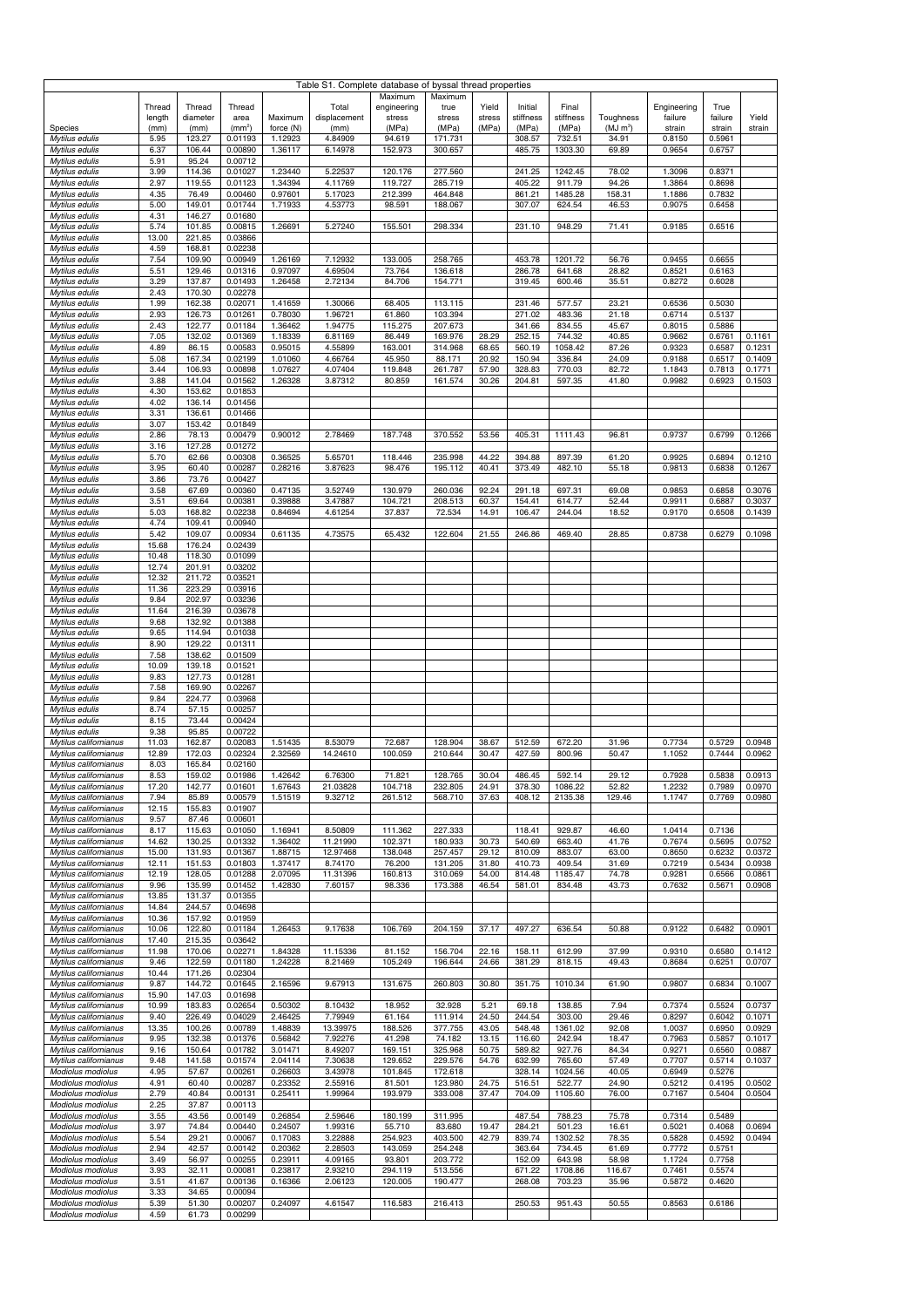| Modiolus modiolus                      | 3.73           | 53.85            | 0.00228            | 0.27515            | 4.25220            | 120.813          | 258.539           | 15.54         | 176.05           | 999.66           | 72.09          | 1.1400           | 0.7608           | 0.0590           |
|----------------------------------------|----------------|------------------|--------------------|--------------------|--------------------|------------------|-------------------|---------------|------------------|------------------|----------------|------------------|------------------|------------------|
| Modiolus modiolus                      | 4.45           | 69.64            | 0.00381            |                    |                    |                  |                   |               |                  |                  |                |                  |                  |                  |
| Modiolus modiolus                      | 3.59           | 41.24            | 0.00134            | 0.15807            | 4.40951            | 118.336          | 263.686           | 20.13         | 288.35           | 892.26           | 76.67          | 1.2283           | 0.8012           | 0.0707           |
| Modiolus modiolus                      | 2.54           | 44.53            | 0.00156            |                    |                    |                  |                   |               |                  |                  |                |                  |                  |                  |
| Modiolus modiolus                      | 5.51           | 49.23            | 0.00190            | 0.19552            | 4.27677            | 102.719          | 182.448           | 22.01         | 462.78           | 502.65           | 41.70          | 0.7762           | 0.5745           | 0.0426           |
| Modiolus modiolus                      | 8.39           | 31.54            | 0.00078            | 0.23893            | 7.18146            | 305.817          | 567.583           | 69.98         | 1213.39          | 2114.16          | 133.77         | 0.8560           | 0.6184           | 0.0560           |
| Modiolus modiolus                      | 9.47           | 40.76            | 0.00130            | 0.21844            | 6.98035            | 167.407          | 290.802           | 39.85         | 937.22           | 988.91           | 65.19          | 0.7371           | 0.5522           | 0.0426           |
| Modiolus modiolus                      | 8.50           | 45.85            | 0.00165            | 0.14327            | 5.03259            | 86.772           | 138.147           | 24.41         | 588.79           | 579.52           | 29.02          | 0.5921           | 0.4650           | 0.0419           |
| Modiolus modiolus                      | 8.03           | 28.18            | 0.00062            | 0.21537            | 6.55875            | 345.309          | 627.351           | 78.98         | 1772.94          | 2082.24          | 150.15         | 0.8168           | 0.5971           | 0.0441           |
| Modiolus modiolus<br>Modiolus modiolus | 5.57<br>5.43   | 44.64<br>28.96   | 0.00157<br>0.00066 | 0.18593            | 4.39358            | 282.271          | 510.664           | 53.16         | 1237.41          | 2292.00          | 118.89         | 0.8091           | 0.5928           | 0.0404           |
| Modiolus modiolus                      | 7.77           | 50.37            | 0.00199            |                    |                    |                  |                   |               |                  |                  |                |                  |                  |                  |
| Modiolus modiolus                      | 7.00           | 64.22            | 0.00324            | 0.20018            | 5.41858            | 61.801           | 109.641           | 13.22         | 322.72           | 352.77           | 24.86          | 0.7741           | 0.5733           | 0.0508           |
| Modiolus modiolus                      | 4.95           | 37.38            | 0.00110            |                    |                    |                  |                   |               |                  |                  |                |                  |                  |                  |
| Perna canaliculus                      | 6.07           | 61.88            | 0.00301            |                    |                    |                  |                   |               |                  |                  |                |                  |                  |                  |
| Perna canaliculus                      | 6.51           | 95.58            | 0.00718            |                    |                    |                  |                   |               |                  |                  |                |                  |                  |                  |
| Perna canaliculus                      | 7.25           | 116.83           | 0.01072            |                    |                    |                  |                   |               |                  |                  |                |                  |                  |                  |
| Perna canaliculus                      | 6.34           | 123.43           | 0.01197            |                    |                    |                  |                   |               |                  |                  |                |                  |                  |                  |
| Perna canaliculus<br>Perna canaliculus | 8.61<br>10.74  | 101.67<br>88.66  | 0.00812<br>0.00617 |                    |                    |                  |                   |               |                  |                  |                |                  |                  |                  |
| Perna canaliculus                      | 15.17          | 116.58           | 0.01067            |                    |                    |                  |                   |               |                  |                  |                |                  |                  |                  |
| Perna canaliculus                      | 6.07           | 169.06           | 0.02245            |                    |                    |                  |                   |               |                  |                  |                |                  |                  |                  |
| Perna canaliculus                      | 12.57          | 147.32           | 0.01705            |                    |                    |                  |                   |               |                  |                  |                |                  |                  |                  |
| Perna canaliculus                      | 9.40           | 91.93            | 0.00664            |                    |                    |                  |                   |               |                  |                  |                |                  |                  |                  |
| Perna canaliculus                      | 5.94           | 75.25            | 0.00445            |                    |                    |                  |                   |               |                  |                  |                |                  |                  |                  |
| Perna canaliculus                      | 8.61           | 134.62           | 0.01423            |                    |                    |                  |                   |               |                  |                  |                |                  |                  |                  |
| Perna canaliculus                      | 6.23           | 175.99           | 0.02433            |                    |                    |                  |                   |               |                  |                  |                |                  |                  |                  |
| Perna canaliculus                      | 10.26<br>6.88  | 243.75<br>202.24 | 0.04666<br>0.03212 |                    |                    |                  |                   |               |                  |                  |                |                  |                  |                  |
| Perna canaliculus<br>Perna canaliculus | 8.20           | 97.91            | 0.00753            |                    |                    |                  |                   |               |                  |                  |                |                  |                  |                  |
| Perna canaliculus                      | 10.78          | 191.71           | 0.02887            |                    |                    |                  |                   |               |                  |                  |                |                  |                  |                  |
| Perna canaliculus                      | 6.72           | 230.70           | 0.04180            |                    |                    |                  |                   |               |                  |                  |                |                  |                  |                  |
| Perna canaliculus                      | 12.50          | 158.17           | 0.01965            |                    |                    |                  |                   |               |                  |                  |                |                  |                  |                  |
| Perna canaliculus                      | 9.35           | 110.25           | 0.00955            |                    |                    |                  |                   |               |                  |                  |                |                  |                  |                  |
| Perna canaliculus                      | 12.07          | 140.60           | 0.01553            |                    |                    |                  |                   |               |                  |                  |                |                  |                  |                  |
| Perna canaliculus<br>Perna canaliculus | 11.05<br>14.03 | 82.51<br>171.91  | 0.00535<br>0.02321 |                    |                    |                  |                   |               |                  |                  |                |                  |                  |                  |
| Perna canaliculus                      | 11.54          | 85.02            | 0.00568            |                    |                    |                  |                   |               |                  |                  |                |                  |                  |                  |
| Perna canaliculus                      | 15.33          | 97.53            | 0.00747            |                    |                    |                  |                   |               |                  |                  |                |                  |                  |                  |
| Perna canaliculus                      | 14.38          | 176.37           | 0.02443            |                    |                    |                  |                   |               |                  |                  |                |                  |                  |                  |
| Perna canaliculus                      | 9.04           | 178.73           | 0.02509            |                    |                    |                  |                   |               |                  |                  |                |                  |                  |                  |
| Perna canaliculus                      | 10.45          | 79.32            | 0.00494            |                    |                    |                  |                   |               |                  |                  |                |                  |                  |                  |
| Perna canaliculus<br>Perna canaliculus | 16.97<br>10.90 | 172.61<br>133.17 | 0.02340<br>0.01393 |                    |                    |                  |                   |               |                  |                  |                |                  |                  |                  |
| Perna canaliculus                      | 12.95          | 77.74            | 0.00475            |                    |                    |                  |                   |               |                  |                  |                |                  |                  |                  |
| Perna canaliculus                      | 10.68          | 101.73           | 0.00813            |                    |                    |                  |                   |               |                  |                  |                |                  |                  |                  |
| Perna canaliculus                      | 9.11           | 75.50            | 0.00448            |                    |                    |                  |                   |               |                  |                  |                |                  |                  |                  |
| Perna canaliculus                      | 11.69          | 103.52           | 0.00842            |                    |                    |                  |                   |               |                  |                  |                |                  |                  |                  |
| Ctenoides mitis<br>Ctenoides mitis     | 4.35<br>2.83   | 54.54<br>84.42   | 0.00234<br>0.00560 | 0.09278            | 4.99854            | 16.576           | 45.853            | 3.96          | 30.85            | 61.94            | 17.31          | 1.7663           | 1.0175           | 0.1116           |
| Ctenoides mitis                        | 4.80           | 36.45            | 0.00104            |                    |                    |                  |                   |               |                  |                  |                |                  |                  |                  |
| Ctenoides mitis                        | 6.65           | 26.03            | 0.00053            |                    |                    |                  |                   |               |                  |                  |                |                  |                  |                  |
|                                        |                |                  |                    |                    |                    |                  |                   |               |                  |                  |                |                  |                  |                  |
| Ctenoides mitis                        | 2.98           | 32.08            | 0.00081            |                    |                    |                  |                   |               |                  |                  |                |                  |                  |                  |
| Ctenoides mitis                        | 2.73           | 92.08            | 0.00666            | 0.08766            | 4.59307            | 13.163           | 35.310            | 1.39          | 22.37            | 51.52            | 11.23          | 1.6824           | 0.9867           | 0.0627           |
| Ctenoides mitis                        | 3.56           | 41.00            | 0.00132            |                    |                    |                  |                   |               |                  |                  |                |                  |                  |                  |
| Ctenoides mitis                        | 6.76           | 91.65            | 0.00660            | 0.10368            | 5.57104            | 15.716           | 28.667            | 5.99          | 120.29           | 51.88            | 8.63           | 0.8241           | 0.6011           | 0.0471           |
| Ctenoides mitis                        | 5.20<br>4.94   | 72.74            | 0.00416            | 0.11104<br>0.11719 | 6.51333            | 26.720<br>38.865 | 60.188<br>93.490  | 4.47<br>8.40  | 105.98           | 196.19<br>410.56 | 17.56          | 1.2526<br>1.4055 | 0.8121<br>0.8778 | 0.0424<br>0.0636 |
| Ctenoides mitis<br>Ctenoides mitis     | 10.03          | 61.96<br>32.39   | 0.00302<br>0.00082 | 0.04033            | 6.94312<br>9.64350 | 48.952           | 96.017            | 12.46         | 138.59<br>301.32 | 279.85           | 27.25<br>27.34 | 0.9615           | 0.6737           | 0.0390           |
| Ctenoides mitis                        | 9.28           | 83.17            | 0.00543            | 0.17475            | 9.43428            | 32.166           | 64.868            | 7.60          | 140.72           | 310.90           | 15.80          | 1.0166           | 0.7014           | 0.0533           |
| Ctenoides mitis                        | 7.38           | 76.24            | 0.00457            | 0.08505            | 8.30710            | 18.630           | 39.600            | 3.04          | 49.84            | 187.18           | 10.15          | 1.1256           | 0.7541           | 0.0562           |
| Ctenoides mitis                        | 5.93           | 85.05            | 0.00568            | 0.15817            | 11.79245           | 27.841           | 83.207            | 4.27          | 101.16           | 149.38           | 28.52          | 1.9886           | 1.0948           | 0.0405           |
| Ctenoides mitis                        | 7.16           | 137.66           | 0.01488            | 0.52612            | 10.56309           | 35.349           | 84.329            | 9.23          | 242.69           | 133.71           | 33.37          | 1.4753           | 0.9064           | 0.0382           |
| Ctenoides mitis                        | 4.67           | 84.30            | 0.00558            |                    |                    |                  |                   |               |                  |                  |                |                  |                  |                  |
| Ctenoides mitis<br>Ctenoides mitis     | 5.71<br>6.61   | 41.29<br>99.01   | 0.00134<br>0.00770 | 0.17922            | 7.48807            | 23.278           | 49.649            | 4.45          | 78.90            | 288.53           | 11.75          | 1.1328           | 0.7575           | 0.0500           |
| Ctenoides mitis                        | 6.19           | 98.52            | 0.00762            | 0.20233            | 7.39886            | 26.541           | 58.265            | 5.80          | 72.28            | 266.62           | 14.76          | 1.1953           | 0.7863           | 0.0774           |
| Ctenoides mitis                        | 5.82           | 285.26           | 0.06391            | 1.34939            | 5.95052            | 21.114           | 42.701            | 4.19          | 168.87           | 231.45           | 10.03          | 1.0224           | 0.7043           | 0.0624           |
| Ctenoides mitis                        | 5.36           | 215.19           | 0.03637            | 0.48672            | 5.24346            | 13.383           | 26.475            | 2.43          | 32.10            | 157.66           | 6.20           | 0.9783           | 0.6822           | 0.0642           |
| Ctenoides mitis                        | 6.48           | 109.41           | 0.00940            |                    |                    |                  |                   |               |                  |                  |                |                  |                  |                  |
| Ctenoides mitis<br>Ctenoides mitis     | 4.93<br>7.74   | 107.11<br>80.02  | 0.00901<br>0.00503 | 0.38611            | 5.09742            | 42.851           | 87.158            | 9.52          | 126.37           | 506.30           | 21.10          | 1.0340           | 0.7100           | 0.0699           |
| Ctenoides mitis                        | 7.04           | 284.95           | 0.06377            |                    |                    |                  |                   |               |                  |                  |                |                  |                  |                  |
| Ctenoides mitis                        | 4.92           | 42.13            | 0.00139            |                    |                    |                  |                   |               |                  |                  |                |                  |                  |                  |
| Ctenoides mitis                        | 4.64           | 253.85           | 0.05061            |                    |                    |                  |                   |               |                  |                  |                |                  |                  |                  |
| Ctenoides mitis                        | 4.36           | 200.91           | 0.03170            | 0.07396            | 5.13960            | 2.333            | 5.083             | 0.58          | 7.79             | 9.20             | 1.67           | 1.1788           | 0.7788           | 0.0742           |
| Ctenoides mitis<br>Ctenoides mitis     | 3.94<br>6.53   | 97.33<br>98.01   | 0.00744<br>0.00754 | 0.14755<br>0.15398 | 5.31483<br>7.81563 | 19.832<br>20.409 | 46.584<br>44.837  | 3.42<br>2.46  | 52.71<br>36.47   | 262.85<br>225.12 | 12.88<br>10.92 | 1.3489<br>1.1969 | 0.8540<br>0.7870 | 0.0646<br>0.0616 |
| Geukensia demissa                      | 5.38           | 24.75            | 0.00048            |                    |                    |                  |                   |               |                  |                  |                |                  |                  |                  |
| Geukensia demissa                      | 10.17          | 41.68            | 0.00136            | 0.06636            | 8.86675            | 48.635           | 91.037            | 14.26         | 191.04           | 205.12           | 29.09          | 0.8719           | 0.6269           | 0.0758           |
| Geukensia demissa                      | 4.69           | 37.16            | 0.00108            |                    |                    |                  |                   |               |                  |                  |                |                  |                  |                  |
| Geukensia demissa                      | 5.40           | 44.89            | 0.00158            |                    |                    |                  |                   |               |                  |                  |                |                  |                  |                  |
| Geukensia demissa<br>Geukensia demissa | 7.38<br>6.36   | 21.43<br>20.24   | 0.00036<br>0.00032 | 0.04007            | 7.99906            | 111.091          | 231.501           | 39.35         | 393.88           | 483.85           | 79.80          | 1.0839           | 0.7342           | 0.0961           |
| Geukensia demissa                      | 6.40           | 37.25            | 0.00109            | 0.06005            | 5.12026            | 55.099           | 99.180            | 12.86         | 213.76           | 231.32           | 27.23          | 0.8000           | 0.5878           | 0.1002           |
| Geukensia demissa                      | 6.19           | 30.02            | 0.00071            | 0.05819            | 4.65152            | 82.209           | 135.433           | 16.96         | 365.27           | 296.25           | 45.01          | 0.7515           | 0.5604           | 0.0426           |
| Geukensia demissa                      | 6.14           | 25.40            | 0.00051            | 0.03535            | 4.86074            | 69.759           | 124.983           | 17.76         | 250.38           | 201.87           | 39.43          | 0.7917           | 0.5831           | 0.0639           |
| Geukensia demissa                      | 6.78           | 25.98            | 0.00053            |                    |                    |                  |                   |               |                  |                  |                |                  |                  |                  |
| Geukensia demissa                      | 6.09           | 48.23            | 0.00183            | 0.05203            | 5.74303            | 28.478           | 55.333            | 10.92         | 87.40            | 144.22           | 17.23          | 0.9430           | 0.6642           | 0.1182           |
| Geukensia demissa<br>Geukensia demissa | 9.73<br>7.13   | 21.62<br>21.00   | 0.00037<br>0.00035 | 0.03024            | 6.63993            | 87.305           | 168.610           | 20.00         | 279.30           | 407.72           | 52.41          | 0.9313           | 0.6582           | 0.0605           |
| Geukensia demissa                      | 7.37           | 39.83            | 0.00125            | 0.04639            | 8.02338            | 37.234           | 77.770            | 10.04         | 70.27            | 208.11           | 25.01          | 1.0887           | 0.7365           | 0.1087           |
| Geukensia demissa                      | 5.58           | 28.39            | 0.00063            | 0.09530            | 4.12927            | 150.546          | 261.952           | 50.45         | 1050.87          | 803.19           | 71.75          | 0.7400           | 0.5539           | 0.0674           |
| Geukensia demissa                      | 4.47           | 47.69            | 0.00179            | 0.06539            | 2.83660            | 36.605           | 59.835            | 20.49         | 175.61           | 147.25           | 15.39          | 0.6346           | 0.4914           | 0.1224           |
| Geukensia demissa                      | 9.58           | 45.83            | 0.00165            |                    |                    |                  |                   |               |                  |                  |                |                  |                  |                  |
| Geukensia demissa<br>Geukensia demissa | 8.68<br>7.10   | 65.99<br>38.28   | 0.00342<br>0.00115 | 0.08637<br>0.06699 | 7.77845<br>5.99106 | 25.253<br>58.205 | 47.883<br>107.319 | 9.06<br>20.47 | 134.74<br>291.92 | 113.16<br>264.40 | 14.89<br>30.81 | 0.8961<br>0.8438 | 0.6398<br>0.6118 | 0.0954<br>0.0864 |
| Geukensia demissa                      | 7.12           | 53.12            | 0.00222            | 0.06066            | 6.09648            | 27.373           | 50.811            | 8.13          | 211.48           | 135.21           | 15.80          | 0.8562           | 0.6186           | 0.0650           |
| Geukensia demissa                      | 7.77           | 20.42            | 0.00033            |                    |                    |                  |                   |               |                  |                  |                |                  |                  |                  |
| Geukensia demissa                      | 10.26          | 25.35            | 0.00050            | 0.09028            | 7.05499            | 178.880          | 301.881           | 78.30         | 979.59           | 620.71           | 86.86          | 0.6876           | 0.5233           | 0.0998           |
| Geukensia demissa                      | 9.10           | 44.09            | 0.00153            | 0.06491            | 8.64443            | 42.513           | 82.898            | 11.07         | 180.46           | 172.70           | 25.84          | 0.9499           | 0.6678           | 0.0767           |
| Geukensia demissa<br>Geukensia demissa | 6.96<br>6.27   | 30.48<br>24.82   | 0.00073<br>0.00048 | 0.07393            | 5.49487            | 152.805          | 286.720           | 52.12         | 478.65           | 671.56           | 84.50          | 0.8764           | 0.6293           | 0.1375           |